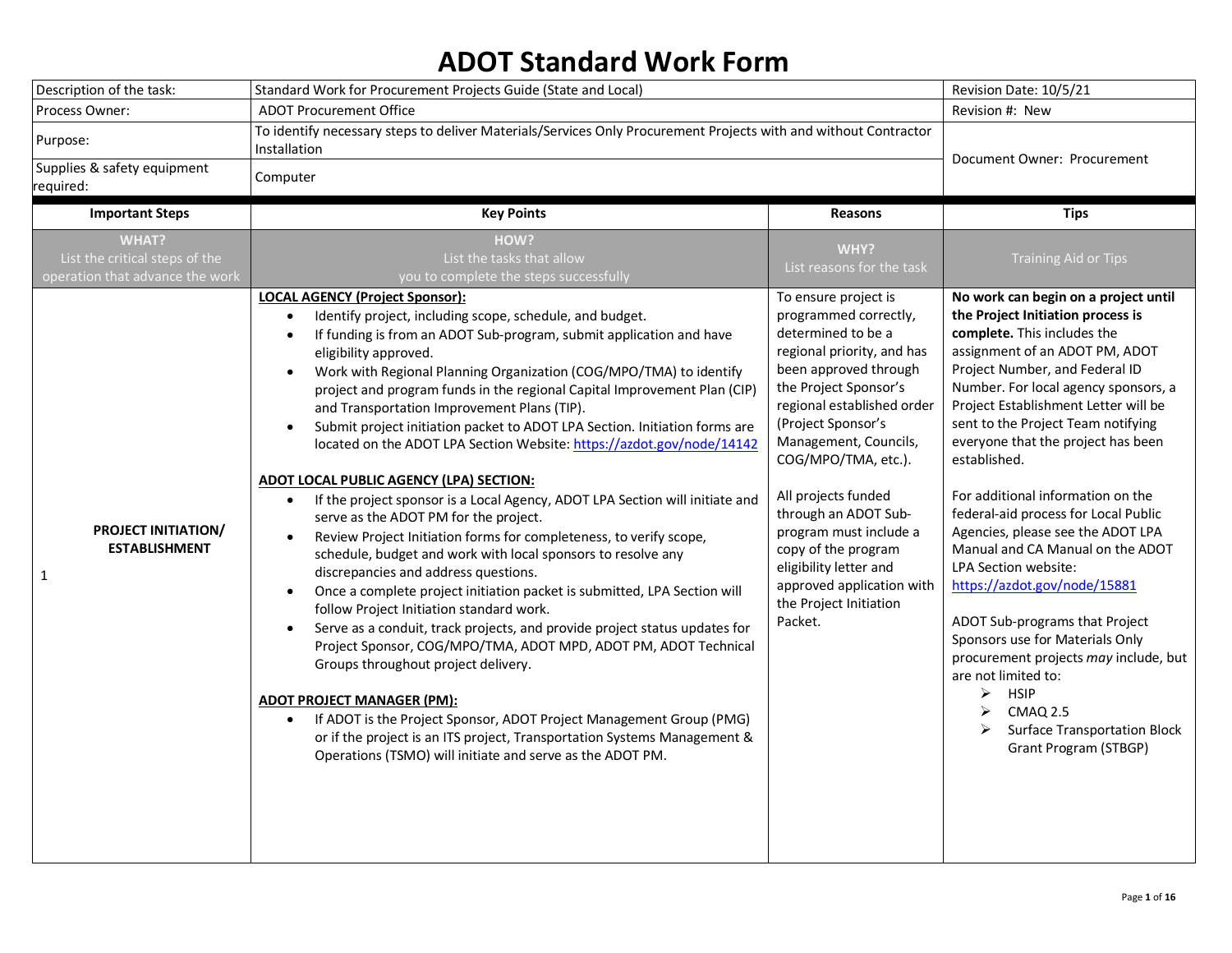|                | <b>WHAT?</b><br>List the critical steps of the<br>operation that advance the work | HOW?<br>List the tasks that allow you to complete the steps successfully                                                                                                                                                                                                                                                                                                                                                                                                                                                                                                                                                                                                                                                                                                                                                                                                                                                                                                                                                                                                                                                                                                                                                                                                                                                                                                                                                                                                                                                                                   | WHY?<br>List reasons for the task                                                                                                                                                                                                                                                                                                                                                                                                                                                                                                                                                                                                                                                                                                                                            | <b>Training Aid or Tips</b>                                                                                                                                                                                                                                                                                                                                                                                                                                                                                                                                                                                                                                                                                                                                                                                                                                                                                                                                                                                                                                                 |
|----------------|-----------------------------------------------------------------------------------|------------------------------------------------------------------------------------------------------------------------------------------------------------------------------------------------------------------------------------------------------------------------------------------------------------------------------------------------------------------------------------------------------------------------------------------------------------------------------------------------------------------------------------------------------------------------------------------------------------------------------------------------------------------------------------------------------------------------------------------------------------------------------------------------------------------------------------------------------------------------------------------------------------------------------------------------------------------------------------------------------------------------------------------------------------------------------------------------------------------------------------------------------------------------------------------------------------------------------------------------------------------------------------------------------------------------------------------------------------------------------------------------------------------------------------------------------------------------------------------------------------------------------------------------------------|------------------------------------------------------------------------------------------------------------------------------------------------------------------------------------------------------------------------------------------------------------------------------------------------------------------------------------------------------------------------------------------------------------------------------------------------------------------------------------------------------------------------------------------------------------------------------------------------------------------------------------------------------------------------------------------------------------------------------------------------------------------------------|-----------------------------------------------------------------------------------------------------------------------------------------------------------------------------------------------------------------------------------------------------------------------------------------------------------------------------------------------------------------------------------------------------------------------------------------------------------------------------------------------------------------------------------------------------------------------------------------------------------------------------------------------------------------------------------------------------------------------------------------------------------------------------------------------------------------------------------------------------------------------------------------------------------------------------------------------------------------------------------------------------------------------------------------------------------------------------|
| $\overline{2}$ | <b>PRE-SCOPING</b>                                                                | <b>PROJECT SPONSOR:</b><br>Work with ADOT PM to evaluate project scope, schedule, and budget to<br>$\bullet$<br>determine roles & responsibilities, identify who will be issuing the<br>Purchase Order (PO), discuss any possible risks to delivery, and Project<br>Details such as if installation will be done by a contractor or by Project<br>Sponsor, Standard Drawings, Plans, Specifications and Estimates (PS&Es).<br>Typically a Project Sponsor will be responsible for submitting PO<br>$\circ$<br>(See step #11-Post Award for details).<br><b>ADOT PM:</b><br>Review project scope, schedule, and budget with Project Sponsor to<br>$\bullet$<br>determine roles & responsibilities, identify who will be issuing the PO,<br>discuss any possible risks to delivery, and Project Details such as if<br>installation will be done by a contractor or by Project Sponsor, Standard<br>Drawings, and PS&Es.<br>Set up PMG Work Plan, preliminary project team, and work schedule in<br>$\bullet$<br>Workfront following the PMG standard work process.<br>Review project scope to determine ADOT level of effort and verify hours<br>$\bullet$<br>to establish applicable PDA fees.<br>Materials with Contractor Install (if applicable):<br>If ADOT is administering Design using federal funds and the procurement<br>$\bullet$<br>requires installation from a Contractor, the project is not a Materials Only<br>project. If this is the case, ADOT PM will follow the regular PMG standard<br>work for the Federal-Aid Development process. | ADOT PM may contact<br>Project Sponsor and/or<br><b>ADOT technical teams</b><br>directly or schedule a pre-<br>scoping meeting as<br>needed to discuss project<br>needs (Roles &<br>Responsibilities, Standard<br>Drawings, Details, and<br>PS&Es).<br>Since federal-aid<br>programs are<br>reimbursement programs,<br>Project Sponsors are<br>expected to issue the PO<br>after the project is<br>awarded. However, after<br>discussion of project<br>needs, ADOT (PMG<br>Admin) may choose to<br>issue the PO under<br>certain circumstances<br>such as projects that are<br>100% federally funded.<br>*This information will need<br>to be decided and discussed<br>prior to the IGA being<br>requested and executed but<br>will be applied during Post<br>Award process. | Project Team: Project Sponsor, PM,<br>JPA Section, Procurement, District,<br>Environmental Planning, and as<br>applicable Right of Way Section<br>(ROW), Utility & Railroad Section<br>(URR), TSMO, Traffic Design Section,<br>Traffic Safety Section (HSIP).<br>PMs will need to upload all scope,<br>schedule, and budget documents into<br>Workfront as part of the PMG<br>standard work process. If project is<br>sponsored by a Local Agency, the<br>project establishment packet will<br>include:<br>Project Establishment Letter<br>$\bullet$<br>ADOT LPA Project Initiation<br>Form<br>Copy of the Regional<br>COG/MPO/TMA TIP listing<br>showing all work phases and<br>funding sources in a fiscally<br>constrained program year.<br>Scoping documentation that<br>clearly defines scope,<br>schedule, and budget (PA,<br>DCR, Scoping Letter, funding<br>application, etc.)<br>If ADOT Sub-program, a copy<br>$\bullet$<br>of the Program<br>Eligibility/Award letter and<br>application.<br><b>Project Location Map</b><br><b>Functional Classification Map</b> |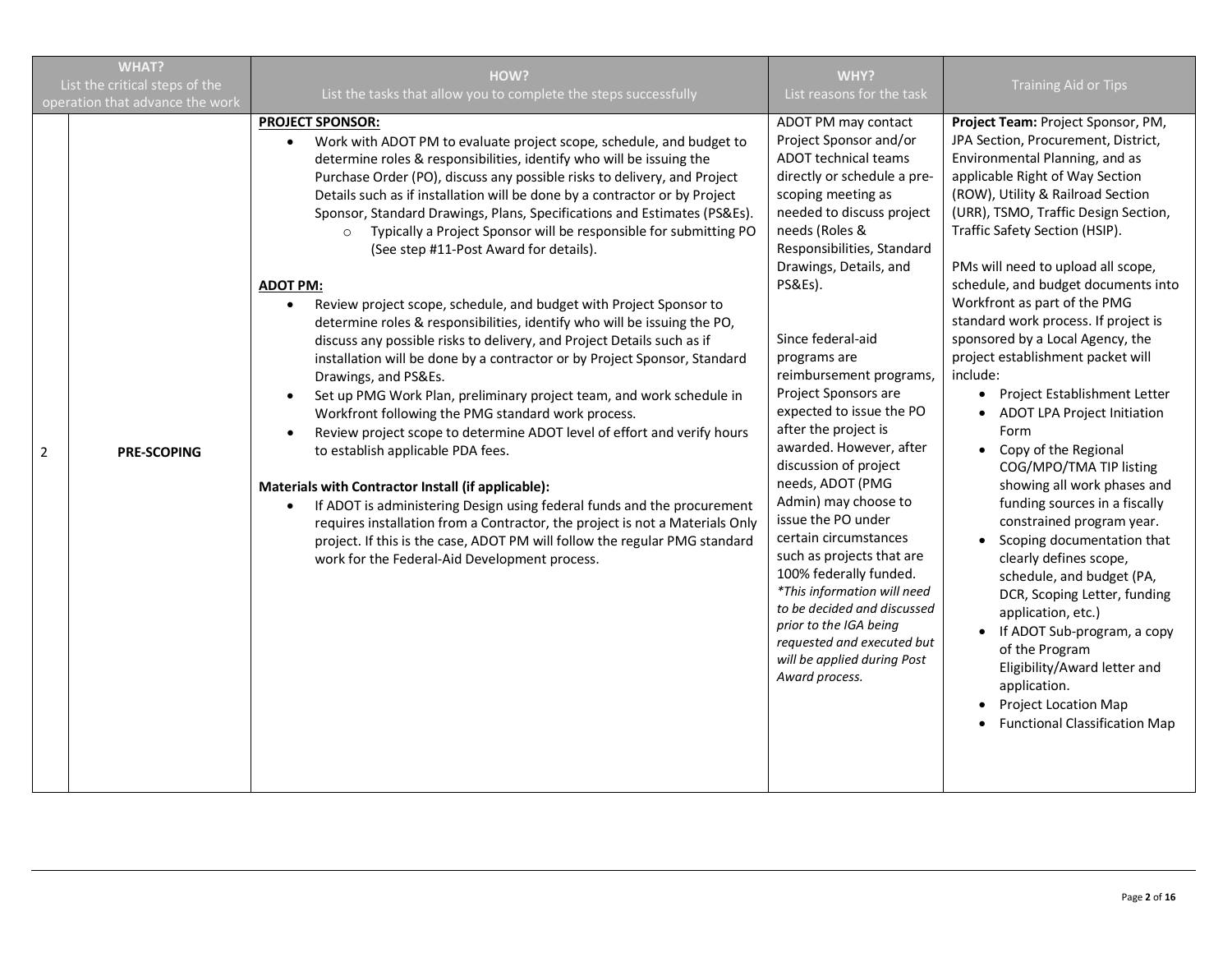|   | WHAT?<br>List the critical steps of the<br>operation that advance the work | HOW?<br>List the tasks that allow you to complete the steps successfully                                                                                                                                                                                                                                                                                                                                                                                                                                                                                                                                                                                                                                                                                                                                                                                                                                                                                                                                                                                                                                       | WHY?<br>List reasons for the task                                                                                                                                                | <b>Training Aid or Tips</b>                                                                                                                                                                                                                                                                                                                                                                                                                                                                                                                                                                                                                                                                                                                                                                                                                                                                                                                                                                                  |
|---|----------------------------------------------------------------------------|----------------------------------------------------------------------------------------------------------------------------------------------------------------------------------------------------------------------------------------------------------------------------------------------------------------------------------------------------------------------------------------------------------------------------------------------------------------------------------------------------------------------------------------------------------------------------------------------------------------------------------------------------------------------------------------------------------------------------------------------------------------------------------------------------------------------------------------------------------------------------------------------------------------------------------------------------------------------------------------------------------------------------------------------------------------------------------------------------------------|----------------------------------------------------------------------------------------------------------------------------------------------------------------------------------|--------------------------------------------------------------------------------------------------------------------------------------------------------------------------------------------------------------------------------------------------------------------------------------------------------------------------------------------------------------------------------------------------------------------------------------------------------------------------------------------------------------------------------------------------------------------------------------------------------------------------------------------------------------------------------------------------------------------------------------------------------------------------------------------------------------------------------------------------------------------------------------------------------------------------------------------------------------------------------------------------------------|
| 3 | <b>INTERGOVERNMENTAL</b><br><b>AGREEMENTS (IGA)</b>                        | <b>PROJECT SPONSOR:</b><br>Identify the date the IGA will go to Council/Board of Supervisor's.<br>$\bullet$<br>Review Draft IGA and work with JPA Coordinator to address comments.<br>Take IGA to Project Sponsor's Attorney for review.<br>٠<br>Take IGA to Council/Board of Supervisor's for approval and Signature.<br>Return signed IGA to JPA Section Coordinator.<br><b>ADOT PM:</b><br>Request/initiate a new IGA in the ADOT Comprehensive Agreement<br>Resource (CAR) database, outlining federal and local funding and<br>responsibilities.<br>Review and comment on draft IGA during internal reviews.<br>$\bullet$<br><b>ADOT JPA SECTION:</b><br>Assign a Coordinator to draft an IGA.<br>Distribute draft to internal ADOT staff for review and address any<br>comments.<br>Distribute a draft to the Project Sponsor for review and address any<br>$\bullet$<br>comments.<br>Provide Project Sponsor an IGA to take to Council/Board of Supervisor's<br>$\bullet$<br>for approval.<br>Coordinate review and signatures of ADOT Management and Attorney<br>General's Office.<br>Execute the IGA. | An executed IGA is<br>required for all local<br>projects (except the 8<br>approved CA Agencies).<br>No further work can be<br>completed until an IGA<br>has been fully executed. | CAR:<br>http://car/(S(jflutbsp4cvtvxanldxuvom<br>p))/default.aspx<br>All projects must have an ADOT<br>Project Number established before an<br>IGA can be requested in CAR. It may<br>take up to 24-48 hours after Project is<br>established for the new project<br>number to be uploaded into CAR.<br>The 8 approved Certified Acceptance<br>(CA) Agencies (Phoenix, Chandler,<br>Mesa, Scottsdale, Tempe, Tucson,<br>Pima County, and Maricopa County<br>DOT) do not typically require an IGA.<br>The CA Agreement covers the<br>requirement for an executed<br>agreement, however CAs may require<br>an IGA if:<br>ADOT is Procuring on behalf<br>of the CA<br>Federal funds are more than<br>\$10,000,000<br>Work is within ADOT ROW<br>Project Sponsor is requesting<br><b>Advanced Construction (AC)</b><br>IGAs can take up to 6 months from<br>initiation to execution. Timing depends<br>on communication with the Local<br>Sponsor, the availability for Council<br>approval, and AG review times. |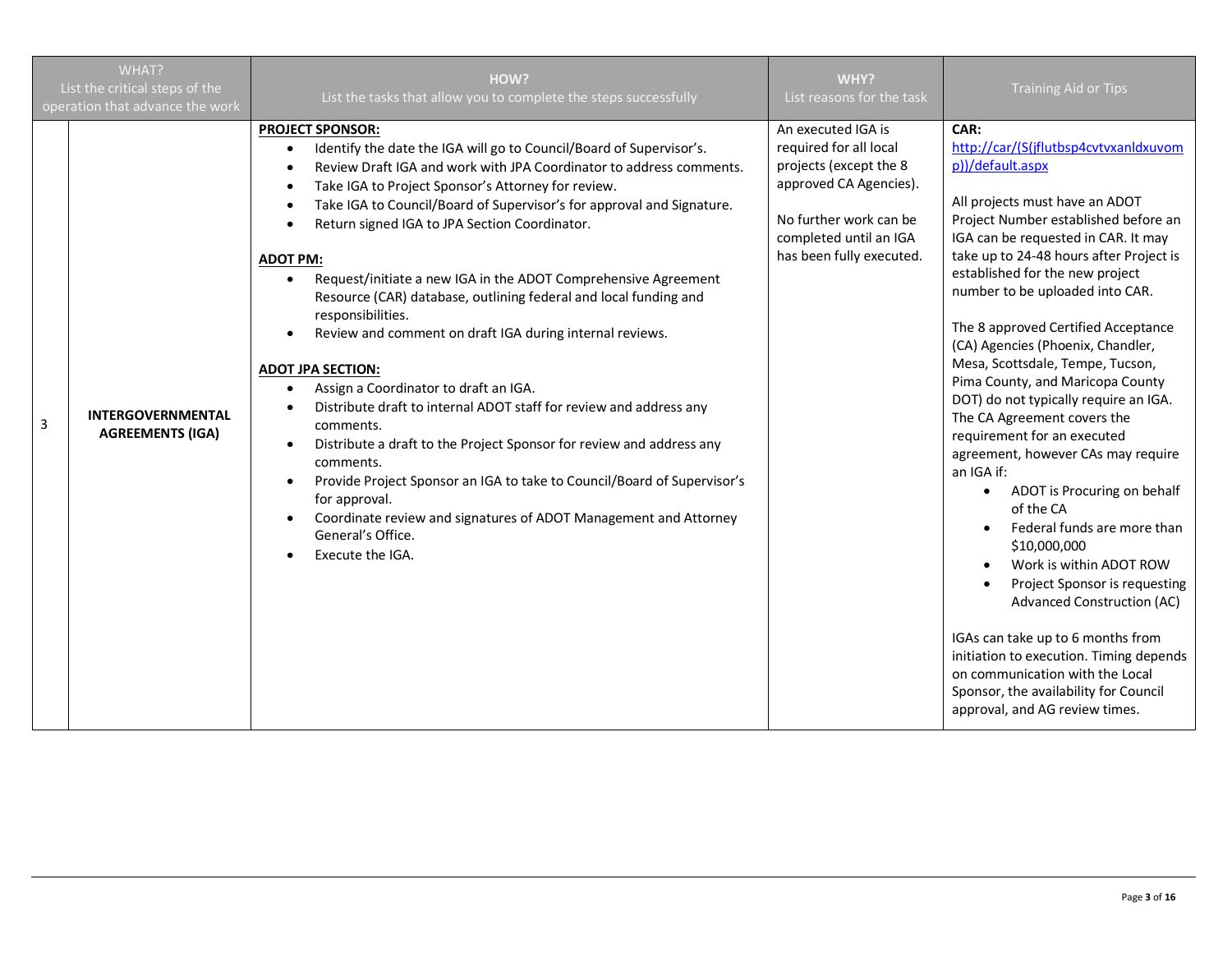|   | <b>WHAT?</b><br>List the critical steps of the<br>operation that advance the work                                                                                                                 | HOW?<br>List the tasks that allow you to complete the steps successfully                                                                                                                                                                                                                                                                                                                                                                                                                                                               | WHY?<br>List reasons for the task                                                                                                                                                                                                                        | <b>Training Aid or Tips</b>                                                                                                                                                                                                                                                                   |
|---|---------------------------------------------------------------------------------------------------------------------------------------------------------------------------------------------------|----------------------------------------------------------------------------------------------------------------------------------------------------------------------------------------------------------------------------------------------------------------------------------------------------------------------------------------------------------------------------------------------------------------------------------------------------------------------------------------------------------------------------------------|----------------------------------------------------------------------------------------------------------------------------------------------------------------------------------------------------------------------------------------------------------|-----------------------------------------------------------------------------------------------------------------------------------------------------------------------------------------------------------------------------------------------------------------------------------------------|
|   | <b>INVOICING FOR LOCAL</b><br><b>FUNDS</b><br>(PDA Fees, Local Match,<br>Local 100%)                                                                                                              | <b>ADOT JPA SECTION:</b><br>Executed IGA will initiate an invoice be requested for the local funds. JPA<br>Section will send an email to Accounts Receivable requesting the invoice<br>be sent.<br><b>ADOT ACCOUNTS RECEIVABLE:</b><br>Will send invoice to the Project Sponsor requesting payment.<br>Process payment and notify ADOT PM that payment has been received so<br>$\bullet$                                                                                                                                               |                                                                                                                                                                                                                                                          | If Project Sponsor is a local agency,<br>PDA Fees and all other programmed<br>funding information can be found in<br>the establishment packet from Project<br>Initiation.<br>HSIP projects may be covered with<br>100% countermeasures and not                                                |
| 4 |                                                                                                                                                                                                   | that project can progress.<br><b>PROJECT SPONSOR:</b><br>On execution of an IGA, Project Sponsor will remit its applicable match as<br>$\bullet$<br>directed on the ADOT invoice.                                                                                                                                                                                                                                                                                                                                                      |                                                                                                                                                                                                                                                          | require a local match, if this is the case<br>this step will not apply.<br>This step does not apply to State<br>Sponsored projects.                                                                                                                                                           |
|   |                                                                                                                                                                                                   | <b>ADOT PM:</b><br>If Project Sponsor is a CA Agency that does not require an IGA (see "Tips"<br>$\bullet$<br>column for CA Agency rules). ADOT PM will contact Accounts Receivable<br>to request invoice be sent to Project Sponsor, if required.                                                                                                                                                                                                                                                                                     |                                                                                                                                                                                                                                                          | ADOT PM can verify receipt of local<br>match by emailing Accounts<br>Receivable<br>accountsreceivable@azdot.gov or<br>see Invoice and Cash Receipts Pivot<br>Table Email that is sent to PMG.                                                                                                 |
| 5 | <b>ESTABLISHING PROJECT</b><br><b>THROUGH THE PROJECT</b><br><b>REVIEW BOARD (PRB)</b><br>/PRIORITY PROGRAM<br><b>ADVISORY COMMITTEE</b><br>(PPAC) /STATE<br><b>TRANSPORTATION BOARD</b><br>(STB) | If the federal funding for the project is originating from an ADOT Subprogram,<br>ADOT PM will need to request project establishment through PRB.<br><b>ADOT PM:</b><br>Request project be added to PRB/PPAC/STB Agenda by completing the<br>$\bullet$<br>PRB Request Form online http://primaweb/WebPRB/.<br>Present project to PRB/PPAC/STB as applicable<br>$\bullet$<br>Address any comments/questions from PRB/PPAC/STB<br>$\bullet$<br>PRB/PPAC/STB:<br>Review project<br>$\bullet$<br>Make recommendations<br>Approve/Deny/Hold | All ADOT Projects must go<br>through PRB, and then<br>based on PRB's decision<br>may need to go through<br>PPAC and STB.<br>If a Local Sponsor is using<br>regional COG/MPO or<br>local funding, project<br>does not need to go to<br>PRB, PPAC, or STB. | If the project is an HSIP project that is<br>requesting additional funding; ADOT<br>PM will need to confer with the ADOT<br>HSIP Program Manager in advance of<br>going to PRB to determine if<br>additional HSIP funds are available and<br>additional funds are for eligible<br>activities. |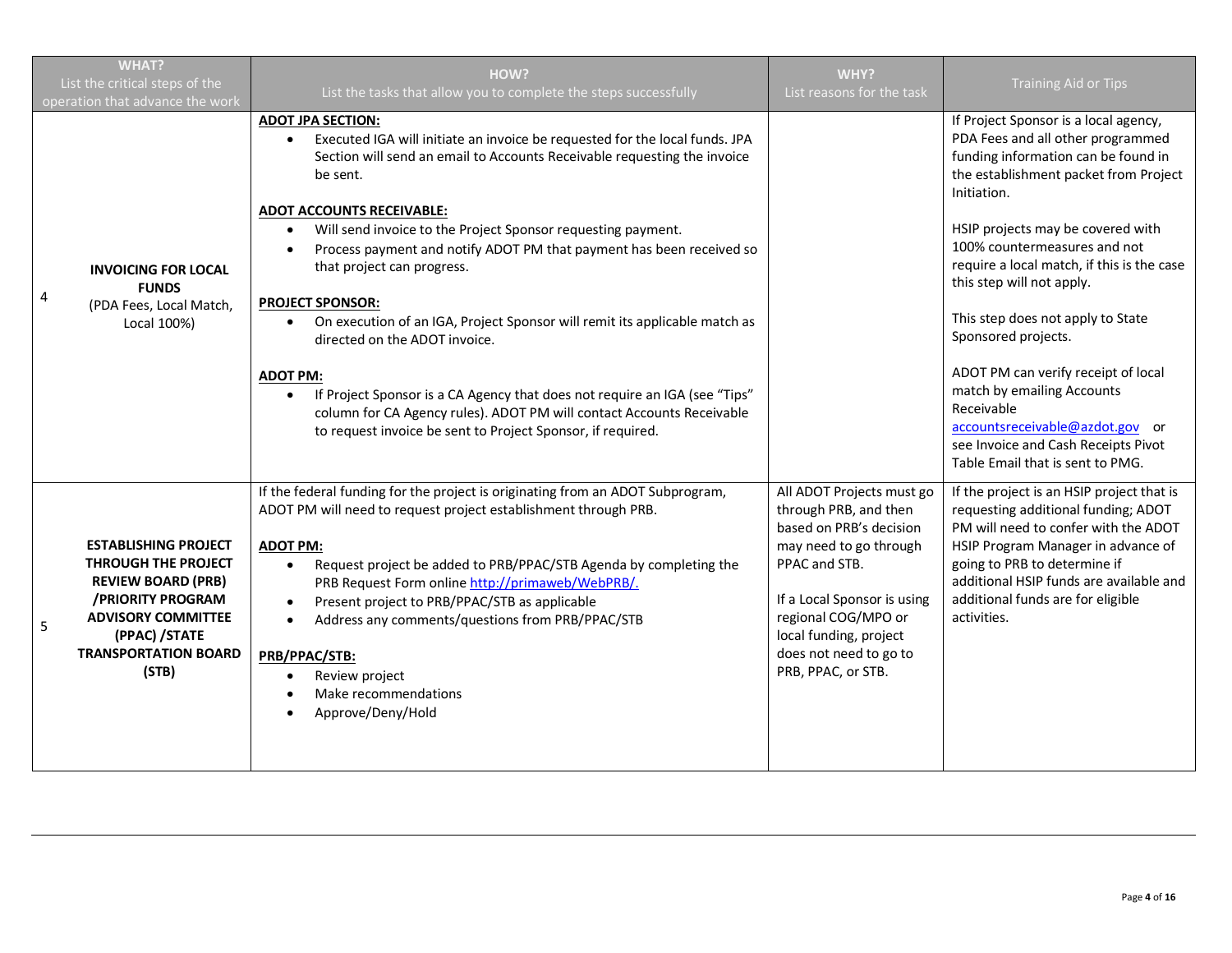|                | <b>WHAT?</b><br>List the critical steps of the<br>operation that advance the work                          | HOW?<br>List the tasks that allow you to complete the steps successfully                                                                                                                                                                                                                                                                                                                                                                                                                                                                                                                                                                                                                                                                                                                                                                                                                                                                                                                                           | <b>WHY?</b><br>List reasons for the task                                                                                                              | <b>Training Aid or Tips</b>                                                                                                                                                                                                                                                                                                                                                                                                 |
|----------------|------------------------------------------------------------------------------------------------------------|--------------------------------------------------------------------------------------------------------------------------------------------------------------------------------------------------------------------------------------------------------------------------------------------------------------------------------------------------------------------------------------------------------------------------------------------------------------------------------------------------------------------------------------------------------------------------------------------------------------------------------------------------------------------------------------------------------------------------------------------------------------------------------------------------------------------------------------------------------------------------------------------------------------------------------------------------------------------------------------------------------------------|-------------------------------------------------------------------------------------------------------------------------------------------------------|-----------------------------------------------------------------------------------------------------------------------------------------------------------------------------------------------------------------------------------------------------------------------------------------------------------------------------------------------------------------------------------------------------------------------------|
| 6              | <b>DEVELOPMENT PROCESS/</b><br><b>CLEARANCES</b>                                                           | <b>PROJECT SPONSOR:</b><br>Submit Design packet as needed to identify procurement materials to be<br>$\bullet$<br>installed including what materials are being requested, locations that<br>materials will be installed, and itemized costs (PS&E).<br><b>ADOT PM:</b><br>Submit detailed description of work to ADOT Environmental Planning,<br>$\bullet$<br>ROW, and URR to coordinate clearances as applicable.<br>Distribute and review Design packet as needed for project team review.<br>$\bullet$<br><b>ADOT ENVIRONMENTAL PLANNER:</b><br>Will complete the CE form and return it to ADOT PM to be included in the<br>$\bullet$<br>authorization package.<br><b>ADOT ROW:</b><br>Will review detailed description of work and determine if clearance is<br>required. Will work with ADOT PM to coordinate clearance(s) as needed.<br><b>ADOT URR:</b><br>Will review detailed description of work and determine if clearance is<br>required. Will work with ADOT PM to coordinate clearance(s) as needed. | Environmental clearance<br>is required anytime<br>federal funds are being<br>used. At minimum a<br>Categorical Exclusion (CE)<br>form will be needed. | Per ADOT ROW and URR Sections,<br>clearances may not always be required<br>for Materials Only Procurement<br>Projects, but all projects should be<br>reviewed by the ROW and URR<br>Sections to be sure.<br>If there is a Railroad within a half mile<br>of the project location, a URR<br>Clearance will be required.<br>If the project has multiple agencies<br>involved, a clearance may be required<br>for each agency. |
| $\overline{7}$ | <b>PROJECT DEVELOPMENT</b><br><b>ON-CALL (PDOC)</b><br>(Only applies to Materials<br>w/Contractor Install) | <b>ADOT PM:</b><br>ADOT PM will follow process for Project Development On-Call (PDOC) if a<br>$\bullet$<br>designer is to be required.                                                                                                                                                                                                                                                                                                                                                                                                                                                                                                                                                                                                                                                                                                                                                                                                                                                                             |                                                                                                                                                       | If ADOT is not administering the<br>project or Local Sponsor is not using<br>federal funds for Design, this step is<br>not required as advertising will be<br>through ADOT Procurement Office.                                                                                                                                                                                                                              |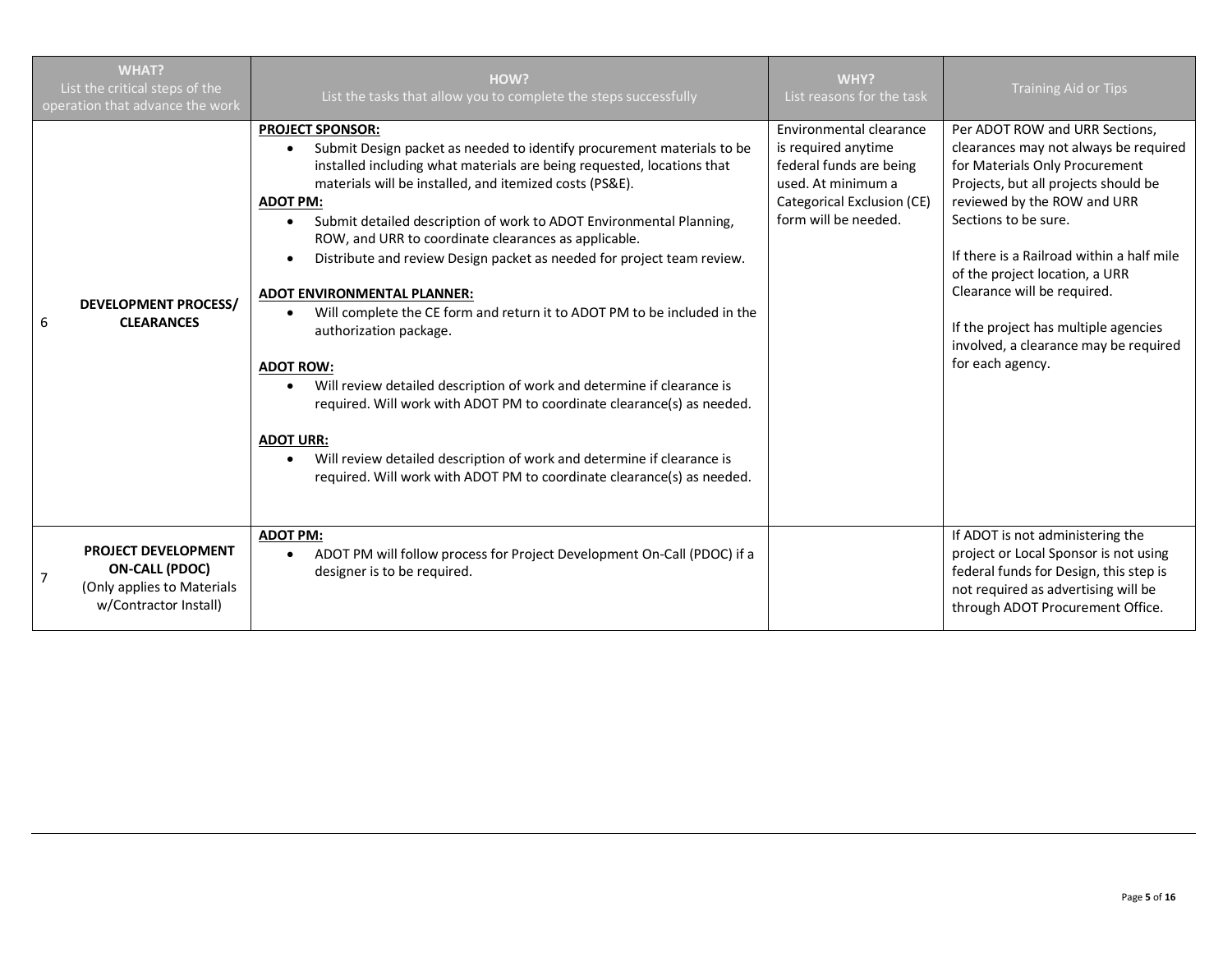|   | <b>WHAT?</b>                                                      | HOW?                                                                                                                                                                                                                                                                                                                                                                                                                                                                                                                                                                                                                                                                                                                                                                                                                                                                                                                                                                                                                                                                                                                                                                                                                                                                                                                                                                                                                                                                                                                                                                                                                                                                                                                                                                                                                                                                                                                                                                                                                                                                                                                                                                                                                                                                                                                                                                                                                                                                                                                                                                                                                                                                                                                                                                                                                                                                                            | WHY?                                                                                                                                                                                                                                                                                                                                                                                                                                                                                                                                                                                                                                                                                                                                                                                         |                                                                                                                                                                                                                                                                                                                                                                                                                                                                                                                                                                                                                                                                                                                                                                                                                                                                                                                                                     |
|---|-------------------------------------------------------------------|-------------------------------------------------------------------------------------------------------------------------------------------------------------------------------------------------------------------------------------------------------------------------------------------------------------------------------------------------------------------------------------------------------------------------------------------------------------------------------------------------------------------------------------------------------------------------------------------------------------------------------------------------------------------------------------------------------------------------------------------------------------------------------------------------------------------------------------------------------------------------------------------------------------------------------------------------------------------------------------------------------------------------------------------------------------------------------------------------------------------------------------------------------------------------------------------------------------------------------------------------------------------------------------------------------------------------------------------------------------------------------------------------------------------------------------------------------------------------------------------------------------------------------------------------------------------------------------------------------------------------------------------------------------------------------------------------------------------------------------------------------------------------------------------------------------------------------------------------------------------------------------------------------------------------------------------------------------------------------------------------------------------------------------------------------------------------------------------------------------------------------------------------------------------------------------------------------------------------------------------------------------------------------------------------------------------------------------------------------------------------------------------------------------------------------------------------------------------------------------------------------------------------------------------------------------------------------------------------------------------------------------------------------------------------------------------------------------------------------------------------------------------------------------------------------------------------------------------------------------------------------------------------|----------------------------------------------------------------------------------------------------------------------------------------------------------------------------------------------------------------------------------------------------------------------------------------------------------------------------------------------------------------------------------------------------------------------------------------------------------------------------------------------------------------------------------------------------------------------------------------------------------------------------------------------------------------------------------------------------------------------------------------------------------------------------------------------|-----------------------------------------------------------------------------------------------------------------------------------------------------------------------------------------------------------------------------------------------------------------------------------------------------------------------------------------------------------------------------------------------------------------------------------------------------------------------------------------------------------------------------------------------------------------------------------------------------------------------------------------------------------------------------------------------------------------------------------------------------------------------------------------------------------------------------------------------------------------------------------------------------------------------------------------------------|
|   | List the critical steps of the<br>operation that advance the work | List the tasks that allow you to complete the steps successfully                                                                                                                                                                                                                                                                                                                                                                                                                                                                                                                                                                                                                                                                                                                                                                                                                                                                                                                                                                                                                                                                                                                                                                                                                                                                                                                                                                                                                                                                                                                                                                                                                                                                                                                                                                                                                                                                                                                                                                                                                                                                                                                                                                                                                                                                                                                                                                                                                                                                                                                                                                                                                                                                                                                                                                                                                                | List reasons for the task                                                                                                                                                                                                                                                                                                                                                                                                                                                                                                                                                                                                                                                                                                                                                                    | <b>Training Aid or Tips</b>                                                                                                                                                                                                                                                                                                                                                                                                                                                                                                                                                                                                                                                                                                                                                                                                                                                                                                                         |
| 8 | <b>AUTHORIZATION</b>                                              | <b>PROJECT SPONSOR:</b><br>If requesting a Proprietary Product, Sole Source item, or a material/item that<br>deviates from the standard requirements, will submit a Public Interest Finding<br>(PIF) letter requesting a determination certification with written justification<br>showing that the product is essential for synchronization with existing<br>facilities or is a unique product for which there is no equally suitable<br>alternative and that it is in the public interest to use a specific material or<br>product even though other equally acceptable materials or products are<br>available (see LPA Manual page 13-8 and chapter 18, CA Manual pages 25-26).<br>If Project Sponsor is a CA Agency, Project Sponsor will submit a DBE Goal<br>$\bullet$<br>through the goal setting application at https://dbegoals.dot.state.az/.<br>If Project Sponsor is a CA Agency, they will compile the authorization packet<br>$\bullet$<br>and submit to ADOT PM (see list of items in the "Tips" column).<br><b>ADOT PM:</b><br>If the Project Sponsor is not a CA Agency or does not have access to the DBE<br>$\bullet$<br>Goal system, ADOT PM will submit a DBE Goal through the goal setting<br>application at https://dbegoals.dot.state.az/.<br>If requesting a Proprietary Product, Sole Source item, or a material/item that<br>$\bullet$<br>deviates from the standard requirements, will ensure PIF and justification<br>documentation are received from Project Sponsor (see LPA Manual page 13-8<br>and chapter 18, CA Manual pages 25-26).<br>If the Project Sponsor is not a CA Agency (See "Tips" column for CA<br>$\bullet$<br>authorization) and is funded through regional or local funds (non-ADOT), will<br>complete and compile the authorization packet that includes:<br>Federal-Aid Preliminary Engineering Workbook (FARA tab)<br>$\circ$<br>https://adotnet.az.gov/content/federal-aid-projects<br>Copy of executed IGA<br>$\circ$<br>Scope, Schedule, Budget documents (PS&Es)<br>$\circ$<br>Legible copy of TIP<br>$\circ$<br>Project location/vicinity maps<br>$\circ$<br>Sub-program eligibility letter and application (if applicable)<br>$\circ$<br>Environmental CE form (and other clearances as applicable)<br>$\circ$<br>Complete a Detailed Estimate Recapitulation Sheet (located on C&S<br>$\circ$<br>Public Drive located at P:\C&S\FORMS\Recap Forms)<br><b>DBE Goal Assessment</b><br>$\circ$<br>PIF (if applicable)<br>$\circ$<br>Experimental Product approval (if applicable)<br>Systems Engineering Checklist (if applicable)<br>$\circ$<br>Materials with Contractor Install (if applicable):<br>If project is an ITS project, System Engineering Checklist is required to be<br>included with the Authorization packet. TSMO and Project Sponsor complete<br>the form and submit to ADOT PM to include in authorization packet. | <b>DBE Goal Assessment:</b><br>DBE Goals are required for<br>all federally funded<br>projects.<br>DBE Goals may take up to<br>15 business days to receive<br>the DBE Goal Assessment.<br>DBE Goal Assessment is<br>valid for 120 days (4<br>months). If the project is<br>not advertised before the<br>expiration date, a new goal<br>assessment is required.<br>Authorization:<br>It may take FHWA 4-6<br>weeks to authorize a<br>project.<br>Administrative work<br>(initiation, IGA, etc.) is<br>allowed prior to<br>authorization of federal<br>funds, but no preliminary<br>engineering can begin.<br>System Engineering<br>Checklist and other<br>resources for ITS projects:<br>https://azdot.gov/business<br>/engineering-and-<br>construction/systems-<br>technology/its-references | <b>Federal-Aid Preliminary Engineering</b><br>Workbook (FARA tab): Form located on<br>ADOTNet at<br>https://adotnet.az.gov/content/federal-<br>aid-projects<br><b>CA Agency Authorization Packet:</b><br>CA Agency Liaison will submit the<br>authorization packet to the ADOT PM<br>assigned. Packet includes:<br><b>CA Request Letter</b><br>$\bullet$<br><b>Certification Agreement</b><br>Scope, Schedule, Budget<br>Documents (PS&Es)<br>Legible copy of TIP<br>Project location/vicinity map<br>Sub-program eligibility letter<br>and application (if applicable)<br>Environmental CE form (and<br>other clearances as applicable)<br>Detailed Estimate Recap Sheet<br><b>DBE Goal Assessment</b><br><b>Materials Quality Assurance</b><br>Project plan approval letter<br>Period of performance notice<br>PIF (if applicable)<br>Experimental Product approval<br>(if applicable)<br><b>Systems Engineering Checklist</b><br>(if applicable) |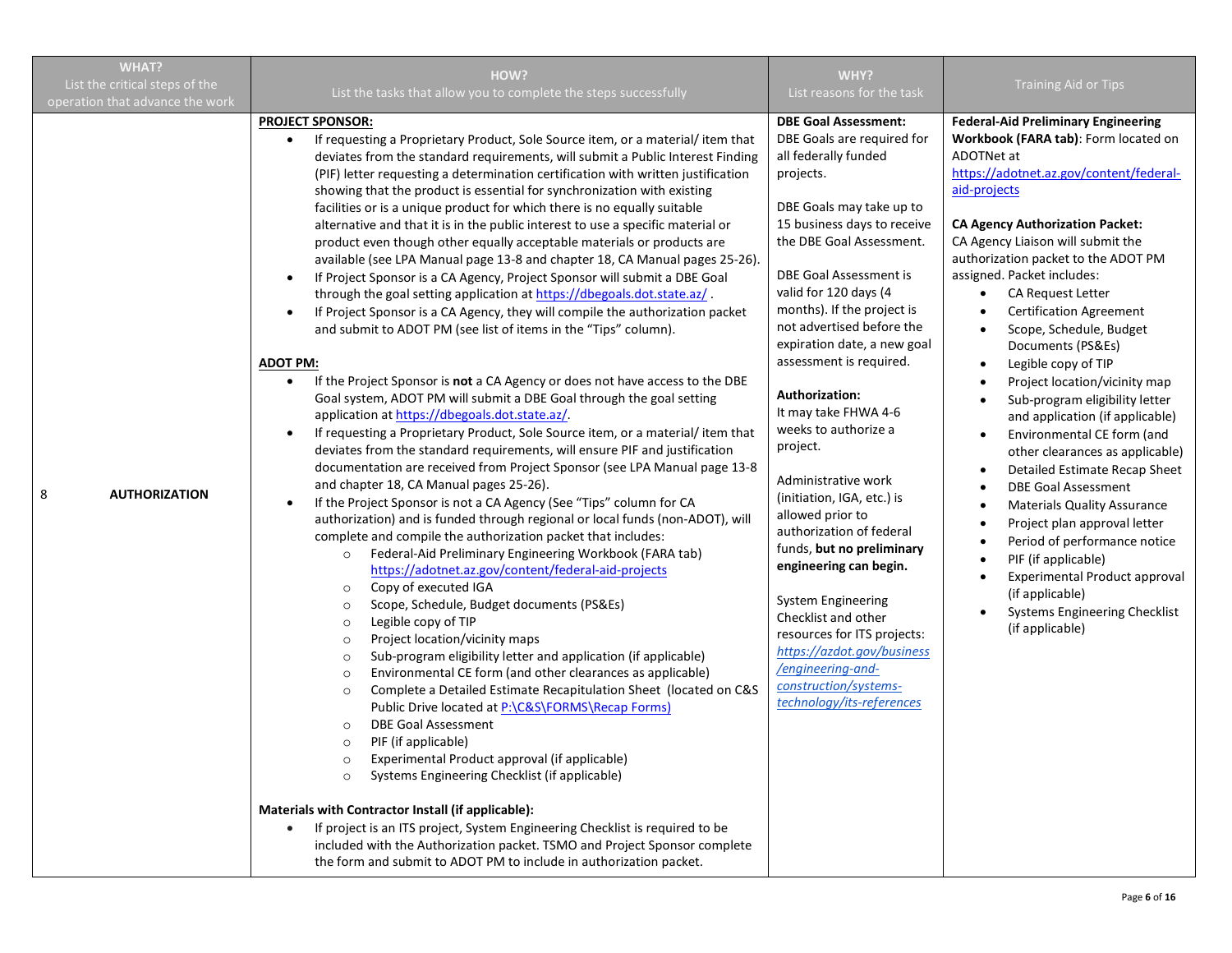| <b>WHAT?</b>                                                      | HOW?                                                                                                                                                                                                                                                                                                                                                                                                                                                                                                                                                                                                                                                                                                                                                                                                                                                                                                                                                                                                                                                                                                                                                                                                                                                                                                                                                                                                                                                                                                                                                                                                                                                                                                                                            | WHY?                                                                                                                                                                                                                                                                                                                                                                                    |                                                                                                                                                                                                                                                                                                                                                                                                                                                                                                                                                                                                                                                                                                                                                                                                                                                                                                                                                                                                                                                                                                                      |
|-------------------------------------------------------------------|-------------------------------------------------------------------------------------------------------------------------------------------------------------------------------------------------------------------------------------------------------------------------------------------------------------------------------------------------------------------------------------------------------------------------------------------------------------------------------------------------------------------------------------------------------------------------------------------------------------------------------------------------------------------------------------------------------------------------------------------------------------------------------------------------------------------------------------------------------------------------------------------------------------------------------------------------------------------------------------------------------------------------------------------------------------------------------------------------------------------------------------------------------------------------------------------------------------------------------------------------------------------------------------------------------------------------------------------------------------------------------------------------------------------------------------------------------------------------------------------------------------------------------------------------------------------------------------------------------------------------------------------------------------------------------------------------------------------------------------------------|-----------------------------------------------------------------------------------------------------------------------------------------------------------------------------------------------------------------------------------------------------------------------------------------------------------------------------------------------------------------------------------------|----------------------------------------------------------------------------------------------------------------------------------------------------------------------------------------------------------------------------------------------------------------------------------------------------------------------------------------------------------------------------------------------------------------------------------------------------------------------------------------------------------------------------------------------------------------------------------------------------------------------------------------------------------------------------------------------------------------------------------------------------------------------------------------------------------------------------------------------------------------------------------------------------------------------------------------------------------------------------------------------------------------------------------------------------------------------------------------------------------------------|
| List the critical steps of the<br>operation that advance the work | List the tasks that allow you to complete the steps successfully                                                                                                                                                                                                                                                                                                                                                                                                                                                                                                                                                                                                                                                                                                                                                                                                                                                                                                                                                                                                                                                                                                                                                                                                                                                                                                                                                                                                                                                                                                                                                                                                                                                                                | List reasons for the task                                                                                                                                                                                                                                                                                                                                                               | <b>Training Aid or Tips</b>                                                                                                                                                                                                                                                                                                                                                                                                                                                                                                                                                                                                                                                                                                                                                                                                                                                                                                                                                                                                                                                                                          |
| <b>AUTHORIZATION</b><br><b>CONTINUED</b>                          | <b>ADOT PM (CONT)</b><br>Complete the "FHWA_Auth_Ltr_Procurement" DocuSign template (see<br>"Tips" column for link and routing details) and submit for signatures.<br>Email a copy of the authorization packet to the ADOT Chief Procurement<br>$\bullet$<br>Officer for review and address any questions or items of concern.<br>Attach the signed "FHWA_Auth_Ltr_Procurement" letter to the<br>$\bullet$<br>authorization packet and submit to the Resource Administration mailbox<br>resourceadmin@azdot.gov for FHWA authorization.<br>Send a copy of the signed authorization packet to the Project Sponsor and<br>$\bullet$<br>project team once authorization is received and let them know that<br>solicitation process can be started.<br><b>ADOT CHIEF PROCUREMENT OFFICER:</b><br>Receive an email with a link to DocuSign requesting signature on<br>FHWA_Auth_Ltr_Procurement form.<br>Review draft authorization packet and address any questions or items of<br>concern.<br>Sign FHWA_Auth_Ltr_Procurement in DocuSign.<br><b>ADOT ENVIRONMENTAL PLANNING:</b><br>Environmental Planning Manager will review project information received<br>during project initiation/establishment and sign "CE Section" of the<br>DocuSign FHWA Authorization Letter.<br><b>ADOT RESOURCE ADMININSTRATION:</b><br>If project is funded by an ADOT Sub-program and has been established<br>$\bullet$<br>through PRB, PPAC, and/or STB, ADOT Resource Administration will<br>submit the authorization package on behalf of the ADOT PM.<br>Once approved by FHWA, Resource Administration will add funding into<br>$\bullet$<br>AFIS; email a copy of the authorization, along with signed FMISD06A form<br>to ADOT PM and save a copy in AIDW. | If project requires local<br>5.7%, 100% and/or PDA<br>funds, Resource<br>Administration may not<br>process the submittal of<br>the packet until funds<br>have been received by<br><b>ADOT</b> (See Invoicing<br>Section).<br>Allow 3-5 business days<br>for funds to be uploaded<br>into AFIS by ADOT<br><b>Resource Administration</b><br>after they receive federal<br>authorization. | DocuSign FHWA Auth Memo<br>Template (Note: PMs should contact<br>the Project Resource Office if unable<br>to access the templates in DocuSign)<br>https://app.docusign.com/templates?<br>view=everything<br>Instructions and Sample Letters are<br>also on the PRO Website at ADOTNet<br><b>PRO Website</b><br>FHWA_Auth_Ltr_Procurement will<br>automatically be routed to<br>Environmental Planning Manager,<br>Chief Procurement Officer, and then to<br>the FHWA Area Engineer for approvals<br>and will be automatically returned to<br>ADOT PM once signed to be included<br>in the authorization packet.<br>Authorizations signed by FHWA should<br>include the signed FMISD06A form. If<br>not included with the authorization<br>email, ADOT PM can email Resource<br>Administration to request a copy or<br>download from AIDW. Signed<br>FMISD06A form must be included with<br>the NTP email sent to Project<br>Sponsors.<br>Approved FMISD06A form will include<br>a Project End Date. It helps to track<br>this date on a calendar or project list<br>so that you can extend the project as<br>needed. |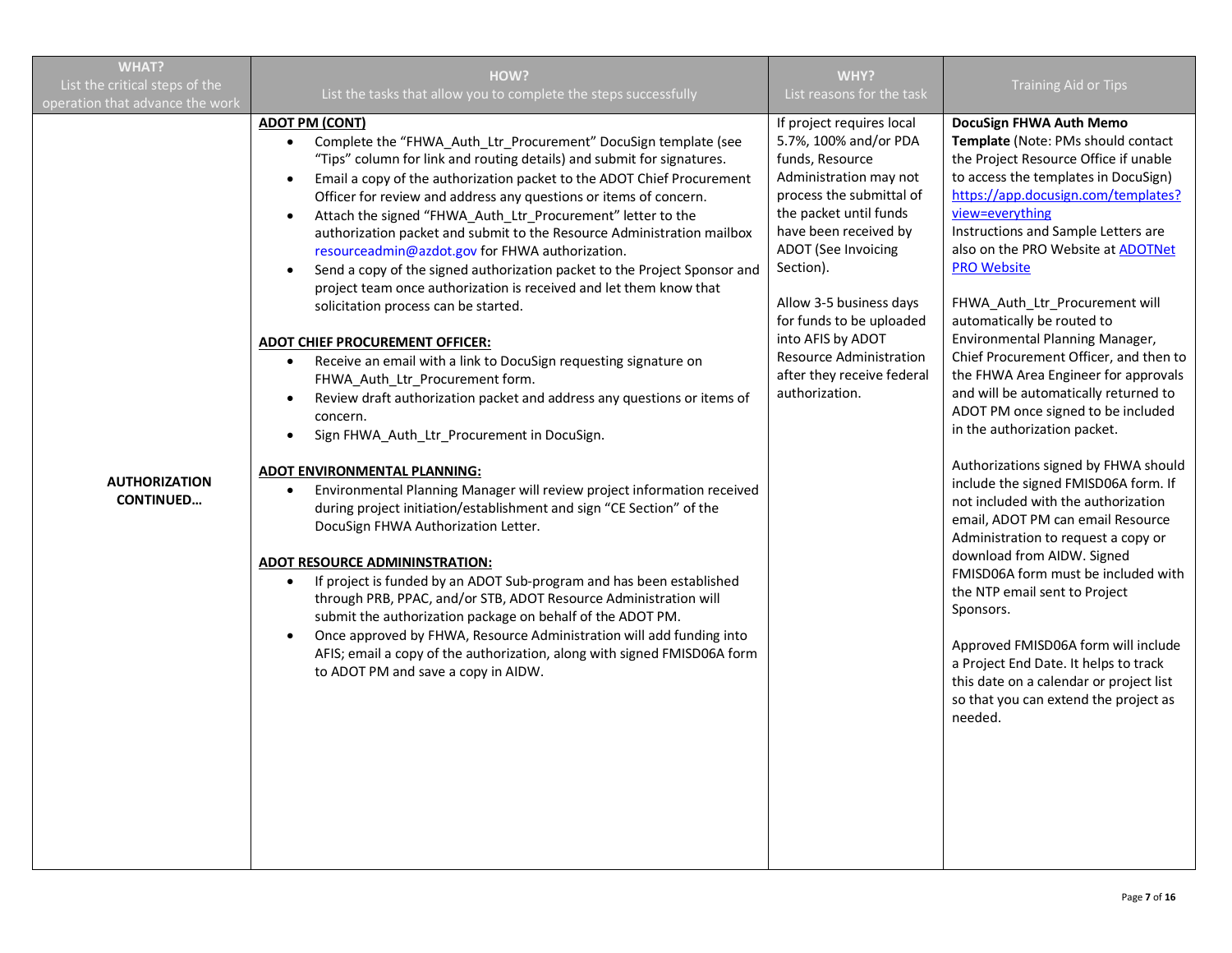|   | <b>WHAT?</b><br>List the critical steps of the<br>operation that advance the work | HOW?<br>List the tasks that allow you to complete the steps successfully                                                                                                                                                                                                                                                                                                                                                                                                                                                                                                                                                                                                                                                                                                                                                                      | WHY?<br>List reasons for the task                                                                                                                                                                                                                                                                   | <b>Training Aid or Tips</b>                                                                                                                                                                                                                                                                                                                                                                                                                                                                                                                                                                                                                                                                                                                                                                                                                                                                |
|---|-----------------------------------------------------------------------------------|-----------------------------------------------------------------------------------------------------------------------------------------------------------------------------------------------------------------------------------------------------------------------------------------------------------------------------------------------------------------------------------------------------------------------------------------------------------------------------------------------------------------------------------------------------------------------------------------------------------------------------------------------------------------------------------------------------------------------------------------------------------------------------------------------------------------------------------------------|-----------------------------------------------------------------------------------------------------------------------------------------------------------------------------------------------------------------------------------------------------------------------------------------------------|--------------------------------------------------------------------------------------------------------------------------------------------------------------------------------------------------------------------------------------------------------------------------------------------------------------------------------------------------------------------------------------------------------------------------------------------------------------------------------------------------------------------------------------------------------------------------------------------------------------------------------------------------------------------------------------------------------------------------------------------------------------------------------------------------------------------------------------------------------------------------------------------|
| 9 | <b>ADVERTISMENT</b>                                                               | <b>PROJECT SPONSOR:</b><br>Review documents (draft solicitation, etc) and address any questions<br>and/or special requirements with ADOT PM and Procurement Officer.<br>Participate in meetings with ADOT PM and Procurement Officer for<br>contract award.<br><b>ADOT PM:</b><br>Complete the Procurement Request Form (PRF) and upload a copy of the<br>signed authorization packet (refer to "Authorization" steps for list of<br>documents) and the signed FMISD06A Coding Form and any other<br>supporting documentation (including PIF if applicable), and submit<br>through the ADOT Procurement Service Site at<br>https://adotnet.az.gov/our-agency/administrative-services/procurement<br>Notify the applicable District Construction Office of all work taking place<br>$\bullet$<br>and the anticipated advertise and award date. | The permission to bid<br>packets must include the<br>ADOT unit responsible for<br>the procurement and<br>subsequent contract<br>administration. If<br>processed through ADOT<br>Procurement, the<br>Procurement Officer is<br>responsible for ensuring<br>that all federal<br>requirements are met. | <b>CA Agencies:</b><br>When using federal-aid funds to<br>purchase materials and/or equipment,<br>the CA Agency will follow their own<br>competitive procurement procedures,<br>which have been approved by ADOT,<br>as agreed to in the CA Agreement<br>between ADOT and the CA Agency.<br>See CA Manual for CA Agency<br>Processes<br>https://azdot.gov/node/14030<br><b>Non-CA Agencies:</b><br>The Procurement Office, ADOT PM and<br>Project Sponsor will continuously<br>coordinate their contract objectives as<br>each has specific responsibilities.<br>PRF: If project is State funded, PRF<br>must be approved by Division Finance<br>Officer (DIFO). If project if federally<br>funded, LPA/PRO Manager will<br>approve for all local agency projects<br>and PMG Group Manager will approve<br>all others with a copy of the approved<br>TIP/STIP as supporting documentation. |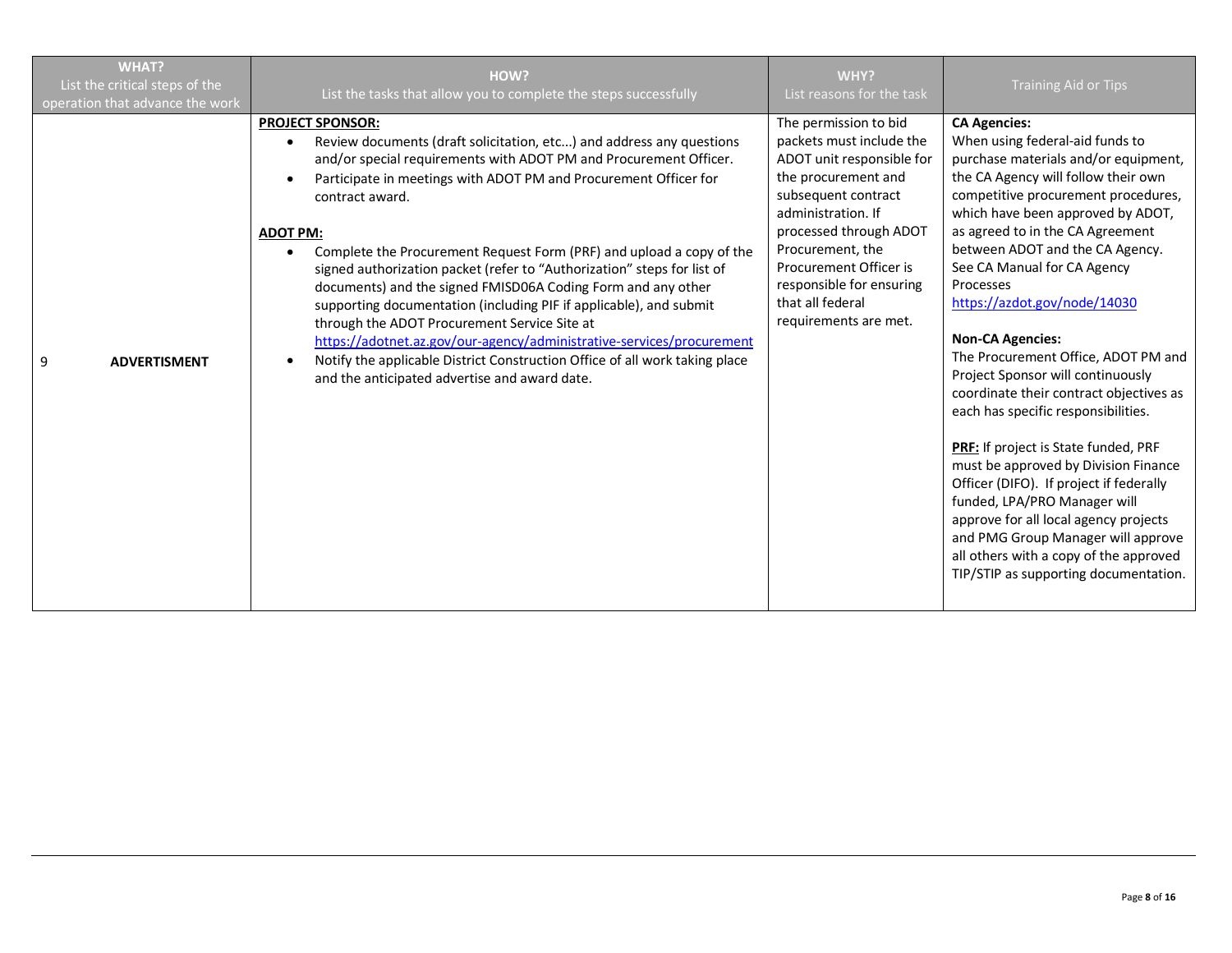| <b>WHAT?</b><br>List the critical steps of the<br>operation that advance the work | HOW?<br>List the tasks that allow you to complete the steps successfully                                                                                                                                                                                                                                                                                                                                                                                                                                                                                                                                                                                                                                                                                                                                                                                                                                                                                                           | WHY?<br>List reasons for the task                                                                                           | <b>Training Aid or Tips</b>                                                                                                                                                                                                                                                                                                                                                                                                                                                                                                                                                                                                                                                                                        |
|-----------------------------------------------------------------------------------|------------------------------------------------------------------------------------------------------------------------------------------------------------------------------------------------------------------------------------------------------------------------------------------------------------------------------------------------------------------------------------------------------------------------------------------------------------------------------------------------------------------------------------------------------------------------------------------------------------------------------------------------------------------------------------------------------------------------------------------------------------------------------------------------------------------------------------------------------------------------------------------------------------------------------------------------------------------------------------|-----------------------------------------------------------------------------------------------------------------------------|--------------------------------------------------------------------------------------------------------------------------------------------------------------------------------------------------------------------------------------------------------------------------------------------------------------------------------------------------------------------------------------------------------------------------------------------------------------------------------------------------------------------------------------------------------------------------------------------------------------------------------------------------------------------------------------------------------------------|
| <b>ADVERTISEMENT</b><br><b>CONTINUED</b>                                          | <b>ADOT PROCUREMENT OFFICER:</b><br>Draft solicitation timeline, create RFx in the Arizona Procurement Portal<br>(APP) https://app.az.gov/, establish evaluation committee (if applicable),<br>and schedule meetings. Submit timeline to Procurement Manager for<br>review.<br>Refine SOW/specs, create applicable determinations, send SOW - to Risk<br>for Insurance module & prepare solicitation documents.<br>Procurement Officer will ensure appropriate Procurement determinations<br>are completed for project.<br>Send draft to ADOT PM and Project Sponsor for review.<br>As applicable, hold evaluation kick-off meeting, customer and evaluation<br>committee revise and finalize solicitation, create evaluation tool and<br>criteria.<br>Upload solicitation documents into APP.<br>Prepare and submit legal ad memo to admin, if applicable.<br><b>Issue Solicitation in APP.</b><br>Conduct Pre-Offer Conference.<br>Review and address solicitation amendment(s). | Bid documents can only<br>be reviewed by<br><b>Evaluation Committee</b><br>Members during the<br><b>Evaluation Process.</b> | APP handles all aspects of<br>procurement, from registering and<br>contracting with vendors through<br>placing orders and approving<br>payments. Project Sponsors and new<br>PMs may need to request access to<br>and complete required training.<br>ShareFile is used to provide solicitation<br>related documents.<br>Procurement Officer will lead the<br>advertisement and bid-award process,<br>but will coordinate contracts and pre-<br>post award meetings with Project<br>Sponsor, ADOT PM, Procurement<br>Manager, and bidders throughout the<br>process, as applicable.<br>Procurement Officer will determine<br>upon receipt of the PRF, if an<br>Evaluation Committee will need to be<br>established. |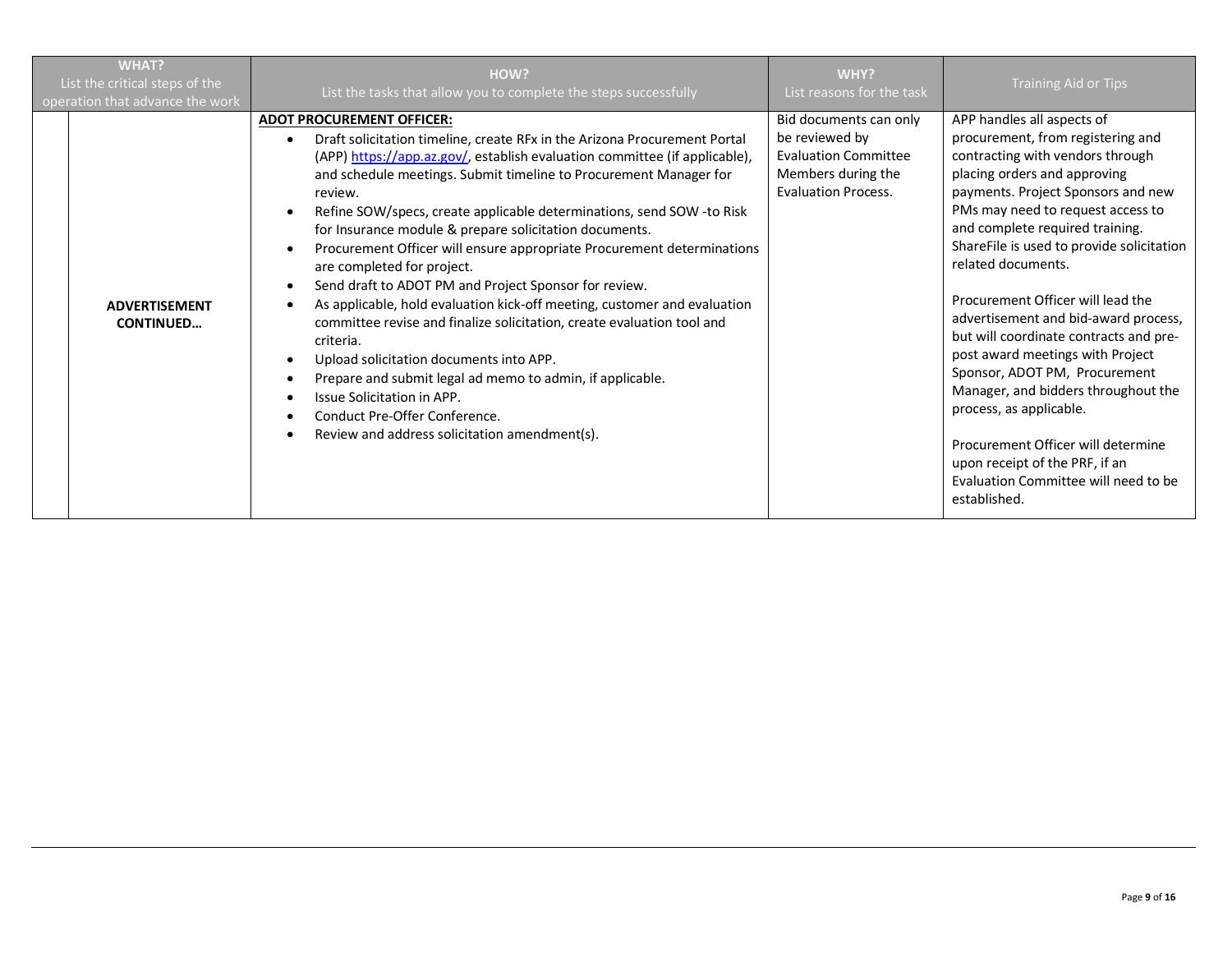| <b>WHAT?</b>                                                 |                                                                                                                                                                                                                                                                                                                                                                                                                                                                                                                                                                                                                                                                                                                                                                                                                                                                                                                                                                                                                                                                                                                                                                                                                                                                                                                                                                                                                                                                                                                                                                                                                                                                                                                                                                                                                                                                                                                                                                                                                                                                                                                               |                                   |                                                                                                                                                                                                              |
|--------------------------------------------------------------|-------------------------------------------------------------------------------------------------------------------------------------------------------------------------------------------------------------------------------------------------------------------------------------------------------------------------------------------------------------------------------------------------------------------------------------------------------------------------------------------------------------------------------------------------------------------------------------------------------------------------------------------------------------------------------------------------------------------------------------------------------------------------------------------------------------------------------------------------------------------------------------------------------------------------------------------------------------------------------------------------------------------------------------------------------------------------------------------------------------------------------------------------------------------------------------------------------------------------------------------------------------------------------------------------------------------------------------------------------------------------------------------------------------------------------------------------------------------------------------------------------------------------------------------------------------------------------------------------------------------------------------------------------------------------------------------------------------------------------------------------------------------------------------------------------------------------------------------------------------------------------------------------------------------------------------------------------------------------------------------------------------------------------------------------------------------------------------------------------------------------------|-----------------------------------|--------------------------------------------------------------------------------------------------------------------------------------------------------------------------------------------------------------|
| List the critical steps of the<br>operation advance the work | HOW?<br>List the tasks that allow you to complete the steps successfully                                                                                                                                                                                                                                                                                                                                                                                                                                                                                                                                                                                                                                                                                                                                                                                                                                                                                                                                                                                                                                                                                                                                                                                                                                                                                                                                                                                                                                                                                                                                                                                                                                                                                                                                                                                                                                                                                                                                                                                                                                                      | WHY?<br>List reasons for the task | <b>Training Aid or Tips</b>                                                                                                                                                                                  |
| 10<br><b>BID AWARD</b>                                       | <b>PROJECT SPONSOR</b><br>Review offers once they are received from Procurement Officer, as<br>applicable.<br>Participate in evaluation committee meetings including, customer and<br>evaluation committee meetings with ADOT PM and Procurement Officer,<br>as applicable.<br><b>ADOT PM:</b><br>Review offers once they are received from Procurement Officer, as<br>applicable.<br>Participate in evaluation meetings including, customer and evaluation<br>$\bullet$<br>committee meetings with Project Sponsor and Procurement Officer, as<br>applicable.<br>Will complete the Agreement Estimate Recapitulation Sheet to reflect any<br>changes in funding based on bid award and submit the sheet to Resource<br>Administration with a copy to the Procurement Officer, as applicable.<br>Agreement Estimate Recapitulation Sheets can be found on the C&S<br>Public Drive located at P:\C&S\FORMS\Recap Forms.<br><b>ADOT PROCUREMENT OFFICER:</b><br>Download documents from APP, review confidentiality requests and<br>prepare determinations.<br>Review offers and create evaluation package for committee, as<br>applicable, or create bid tabulation (see Materials with Contractor note<br>below).<br>Conduct initial evaluation meeting, distribute evaluation materials, as<br>applicable, or review bid tabulation with ADOT PM.<br>Prepare and send supplier notification of confidentiality determination, as<br>applicable.<br>Complete initial consensus evaluation, as applicable, complete initial<br>evaluation report, review with Procurement Manager, finalize and collect<br>committee signatures.<br>Complete negotiations/Best and Final Offers (BAFO), as applicable.<br>Complete BAFO evaluation, complete BAFO evaluation report, as<br>٠<br>applicable.<br>Review bid tabulation or evaluation report with Procurement Manager,<br>finalize and collect committee signatures, as applicable.<br>Create evaluation & award documents, include any determinations, sign<br>$\bullet$<br>Executive Summary, submit with Offer & Acceptance to Procurement<br>Manager for review and approval. |                                   | Procurement Officer may request<br>reviews of offers from Project Sponsor<br>and ADOT PM, as applicable.<br>Awarded suppliers and designated<br>subcontractors are required to be<br>registered in AZUTRACS. |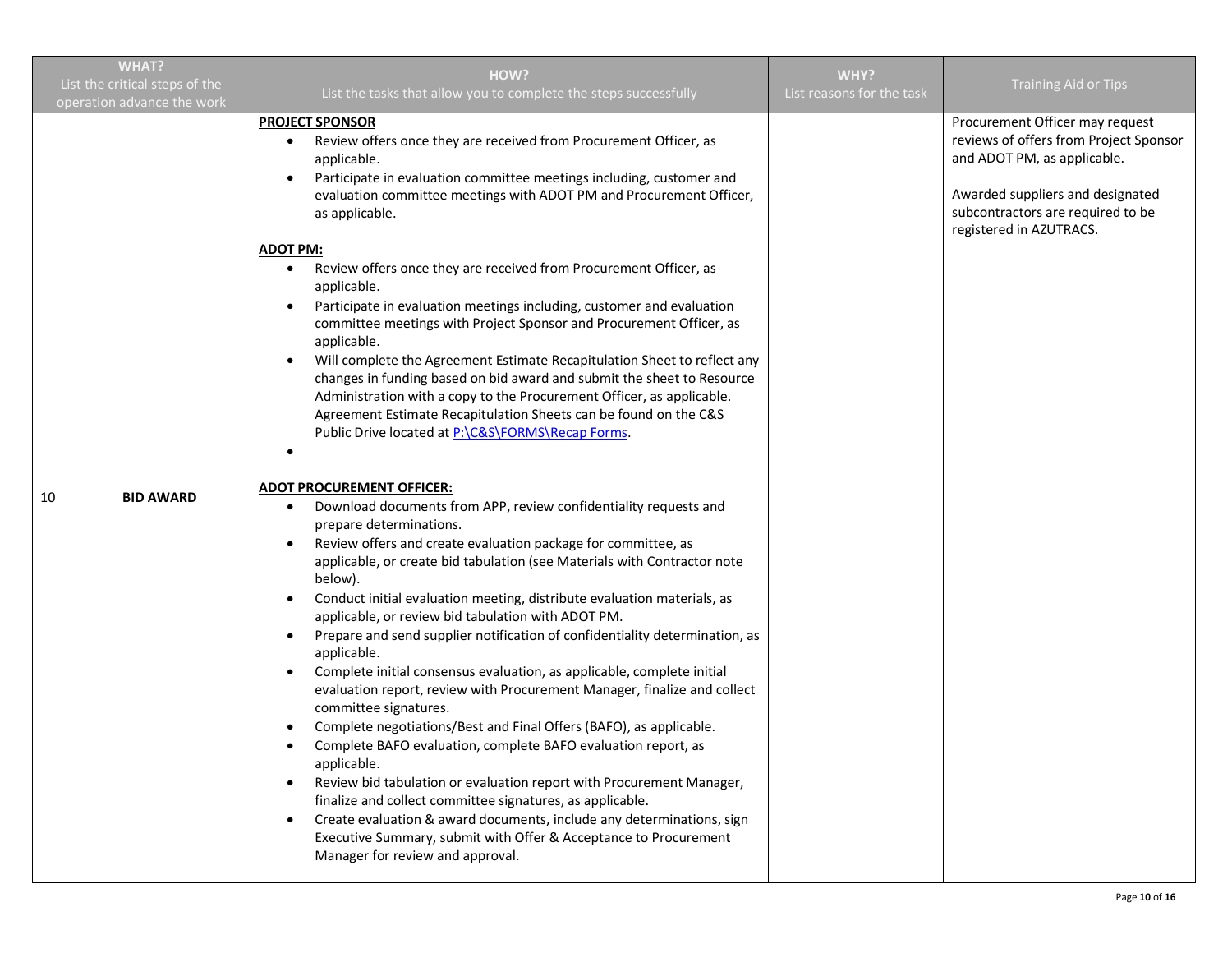| <b>WHAT?</b><br>List the critical steps of the<br>operation that advance the work | HOW?<br>List the tasks that allow you to complete the steps successfully                                                                                                                                                                                                                                                                                                                                                                                                                                                                                                           | WHY?<br>List reasons for the task | <b>Training Aid or Tips</b> |
|-----------------------------------------------------------------------------------|------------------------------------------------------------------------------------------------------------------------------------------------------------------------------------------------------------------------------------------------------------------------------------------------------------------------------------------------------------------------------------------------------------------------------------------------------------------------------------------------------------------------------------------------------------------------------------|-----------------------------------|-----------------------------|
| <b>BID AWARD CONTINUED</b>                                                        | ADOT PROCUREMENT OFFICER (CONT):<br>Select supplier for award in APP and create draft contracts.<br>Send award notification letters, request Certificate of Insurance (COI) and<br>send unsuccessful letters to bidders not awarded.<br>Receive approved COI and notify customers (Project Sponsor, ADOT PM,<br>and bidders) of award and coordinate a post-award meeting.<br>Materials with Contractor Install (if applicable):<br>All DBE submittals for materials only contracts with contractor install will<br>٠<br>require a Bidders List as part of the evaluation package. |                                   |                             |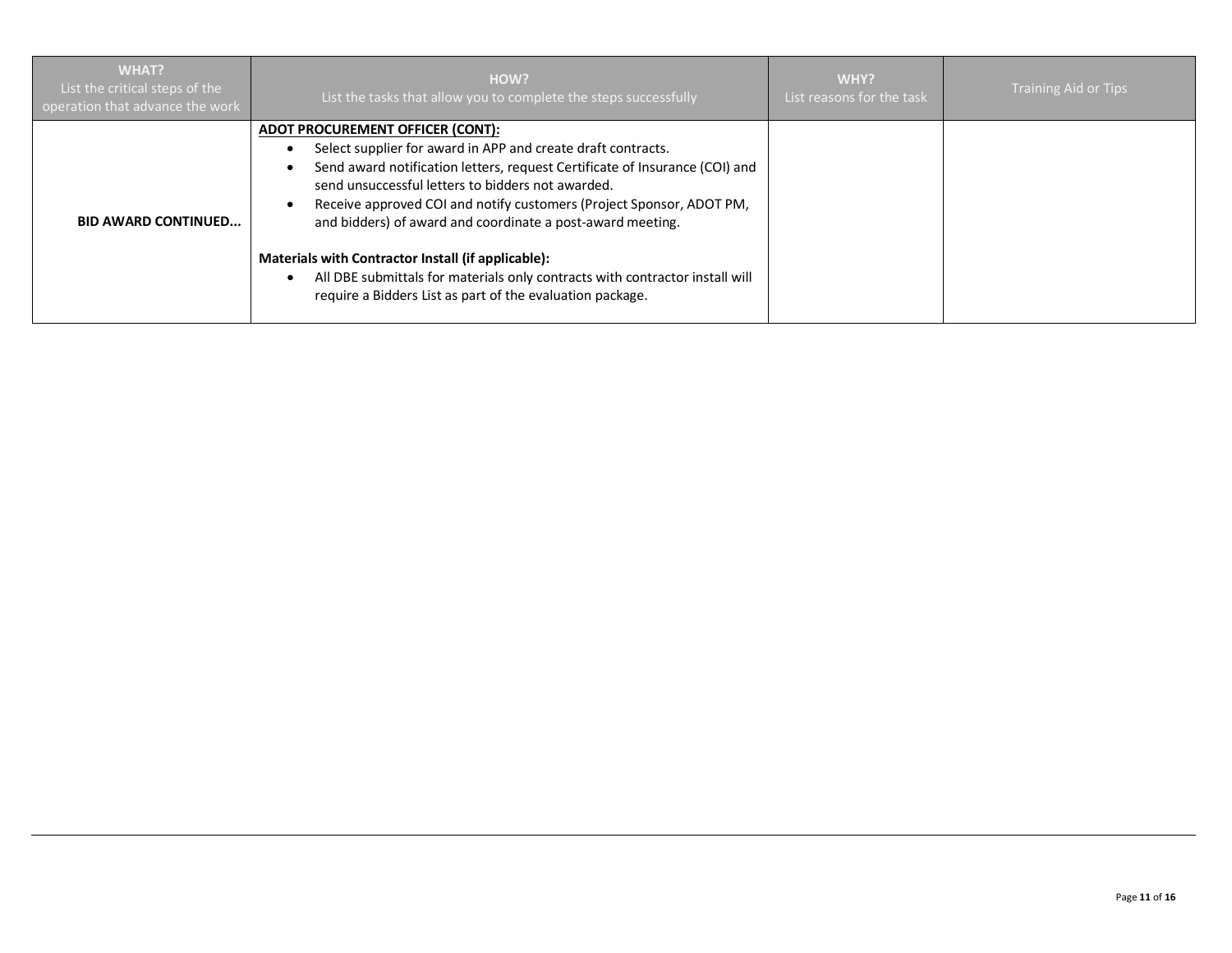| <b>WHAT?</b>                    | HOW?                                                                                                                                                                                                                                                                                                                                                                                                                                                                                                                                                                                                                                                                                                                                                                                                                                                                                                                                                                                                                                                                                                                                                                                                                                                                                                                                                                                                                                                                                                                                                                                                                                                                                                                                                                                                                                                                                                                                                                                                                                                                                                                                                                                                                                                                                                                                                                                                                          | WHY?                                                                                                                                                                                                                                                                                                                                                                                                                                                                                                                                                                                                                                                                                                                                                                                                             | <b>Training Aid or Tips</b>                                                                                                                                                                                                                                                                                                                                                                                                                                                                                                                                                                                                                                                                                                                                                                                                                                                                                                                                                                                                                                 |
|---------------------------------|-------------------------------------------------------------------------------------------------------------------------------------------------------------------------------------------------------------------------------------------------------------------------------------------------------------------------------------------------------------------------------------------------------------------------------------------------------------------------------------------------------------------------------------------------------------------------------------------------------------------------------------------------------------------------------------------------------------------------------------------------------------------------------------------------------------------------------------------------------------------------------------------------------------------------------------------------------------------------------------------------------------------------------------------------------------------------------------------------------------------------------------------------------------------------------------------------------------------------------------------------------------------------------------------------------------------------------------------------------------------------------------------------------------------------------------------------------------------------------------------------------------------------------------------------------------------------------------------------------------------------------------------------------------------------------------------------------------------------------------------------------------------------------------------------------------------------------------------------------------------------------------------------------------------------------------------------------------------------------------------------------------------------------------------------------------------------------------------------------------------------------------------------------------------------------------------------------------------------------------------------------------------------------------------------------------------------------------------------------------------------------------------------------------------------------|------------------------------------------------------------------------------------------------------------------------------------------------------------------------------------------------------------------------------------------------------------------------------------------------------------------------------------------------------------------------------------------------------------------------------------------------------------------------------------------------------------------------------------------------------------------------------------------------------------------------------------------------------------------------------------------------------------------------------------------------------------------------------------------------------------------|-------------------------------------------------------------------------------------------------------------------------------------------------------------------------------------------------------------------------------------------------------------------------------------------------------------------------------------------------------------------------------------------------------------------------------------------------------------------------------------------------------------------------------------------------------------------------------------------------------------------------------------------------------------------------------------------------------------------------------------------------------------------------------------------------------------------------------------------------------------------------------------------------------------------------------------------------------------------------------------------------------------------------------------------------------------|
| List the critical steps of the  | List the tasks that allow you to complete the steps successfully                                                                                                                                                                                                                                                                                                                                                                                                                                                                                                                                                                                                                                                                                                                                                                                                                                                                                                                                                                                                                                                                                                                                                                                                                                                                                                                                                                                                                                                                                                                                                                                                                                                                                                                                                                                                                                                                                                                                                                                                                                                                                                                                                                                                                                                                                                                                                              | List reasons for the task                                                                                                                                                                                                                                                                                                                                                                                                                                                                                                                                                                                                                                                                                                                                                                                        |                                                                                                                                                                                                                                                                                                                                                                                                                                                                                                                                                                                                                                                                                                                                                                                                                                                                                                                                                                                                                                                             |
| operation that advance the work |                                                                                                                                                                                                                                                                                                                                                                                                                                                                                                                                                                                                                                                                                                                                                                                                                                                                                                                                                                                                                                                                                                                                                                                                                                                                                                                                                                                                                                                                                                                                                                                                                                                                                                                                                                                                                                                                                                                                                                                                                                                                                                                                                                                                                                                                                                                                                                                                                               |                                                                                                                                                                                                                                                                                                                                                                                                                                                                                                                                                                                                                                                                                                                                                                                                                  |                                                                                                                                                                                                                                                                                                                                                                                                                                                                                                                                                                                                                                                                                                                                                                                                                                                                                                                                                                                                                                                             |
| 11<br><b>POST AWARD</b>         | <b>PROJECT SPONSOR:</b><br>Submit the draft PO for review and approval by the ADOT PM. Once<br>$\bullet$<br>approved, submit final PO to the contractor and forward a copy to the<br>ADOT PM (if identified in the IGA, see section #2 "Pre-scoping for<br>exceptions).<br>Enter contract and payments into: https://arizonalpa.dbesystem.com/<br>$\bullet$<br>Complete evaluation of materials and shipping documentation and accept<br>$\bullet$<br>delivery.<br>Forward copies of all shipping and acceptance documentation to the<br>$\bullet$<br>ADOT PM and District Construction Office (RE).<br>Contact District Construction Office (RE) to schedule pre-inspection of<br>$\bullet$<br>materials received at the yard.<br><b>ADOT PM:</b><br>Receive and review a copy of the PO before submittal to the contractor<br>$\bullet$<br>by the Project Sponsor (if identified in the IGA, see section #2 "Pre-scoping<br>for exceptions).<br>Submit an electronic and hard copy of the contract documents to Field<br>$\bullet$<br>Reports at <b>FReports@azdot.gov</b> .<br>Complete and submit the Field Office Automation System (FAST) Project<br>$\bullet$<br>Creation Worksheet, https://azdot.gov/business/engineering-and-<br>construction/construction-and-materials/field-reports/forms-field-<br>reports and submit with copies of the contract documents, Agreement<br>Estimate Recapitulation, PO, Executed Contract to Field Reports at<br>FReports@azdot.gov with a copy to District Construction Office (RE).<br><b>ADOT PROCUREMENT OFFICER:</b><br>Coordinate award meeting with Contractor, ADOT PM, District<br>Construction Office (RE) and Sponsor to go over roles, responsibilities,<br>and expectations.<br>Receive and review a copy of the PO before submittal to the contractor<br>$\bullet$<br>by the Project Sponsor.<br><b>ADOT FIELD REPORTS:</b><br>Receive and review Project Creation Worksheet, Agreement Estimate<br>Recapitulation, and copy of Executed Contract.<br>Create the project in FAST.<br>$\bullet$<br>Release the Project in FAST to the District Construction Office.<br>E-mail the District Construction Office (RE/Office Manager), with a cc: to<br>the ADOT PM, Procurement Officer, Field Reports Manager, Field Reports<br>Project Finals Specialist, Program Budget Analysis, and Program Finance<br>to let them know that the project has been built in FAST. | <b>Subcontractors:</b><br>Substitution or<br>Termination of certified<br>DBE subcontractor<br>requires documentation<br>and approval from ADOT<br>BECO Office.<br>Any changes in<br>subcontractors (adding or<br>removing) will require<br>review and approval by<br>the ADOT Procurement<br>Officer prior to any work<br>being performed.<br>Approved changes will be<br>documented via contract<br>amendment.<br>Contracts awarded with<br>federal funds are entered<br>into DOORS.<br><b>DBE and OJT Online</b><br><b>Reporting System</b><br>(DOORS)<br>Contractors are required<br>to acknowledge payments<br>in the system.<br>Contractors are required<br>to enter subcontractor<br>payments in system.<br>Subcontractors are<br>required to acknowledge<br>payments reported by<br>Contractor in system. | ADOT Procurement Officer may<br>conduct a post-award meeting with<br>the ADOT PM and Project Sponsor to<br>provide a copy of the contract and<br>review contract requirements, roles,<br>and responsibilities or may elect to<br>issue a post-award letter in lieu of<br>conducting a meeting.<br>If project is an Information<br>Technology System (ITS) Project,<br>TSMO Office may serve as the District<br>Construction Office.<br>If ADOT is the Project Sponsor, ADOT<br>PM will coordinate the PO.<br>If the Project Sponsor is a LPA, the PO<br>would be issued by the LPA and<br>submitted to the ADOT PM.<br>DBE and OJT Online Reporting System<br>(DOORS)<br>https://adotdoors.dbesystem.com/<br>The responsible group making<br>payments is required to work with<br>BECO to ensure that payment<br>information is entered into DOORS.<br>The Sponsor will typically have one<br>year to install the equipment starting<br>from the date when the first delivery is<br>received and accepted. Reference the<br>IGA for additional information. |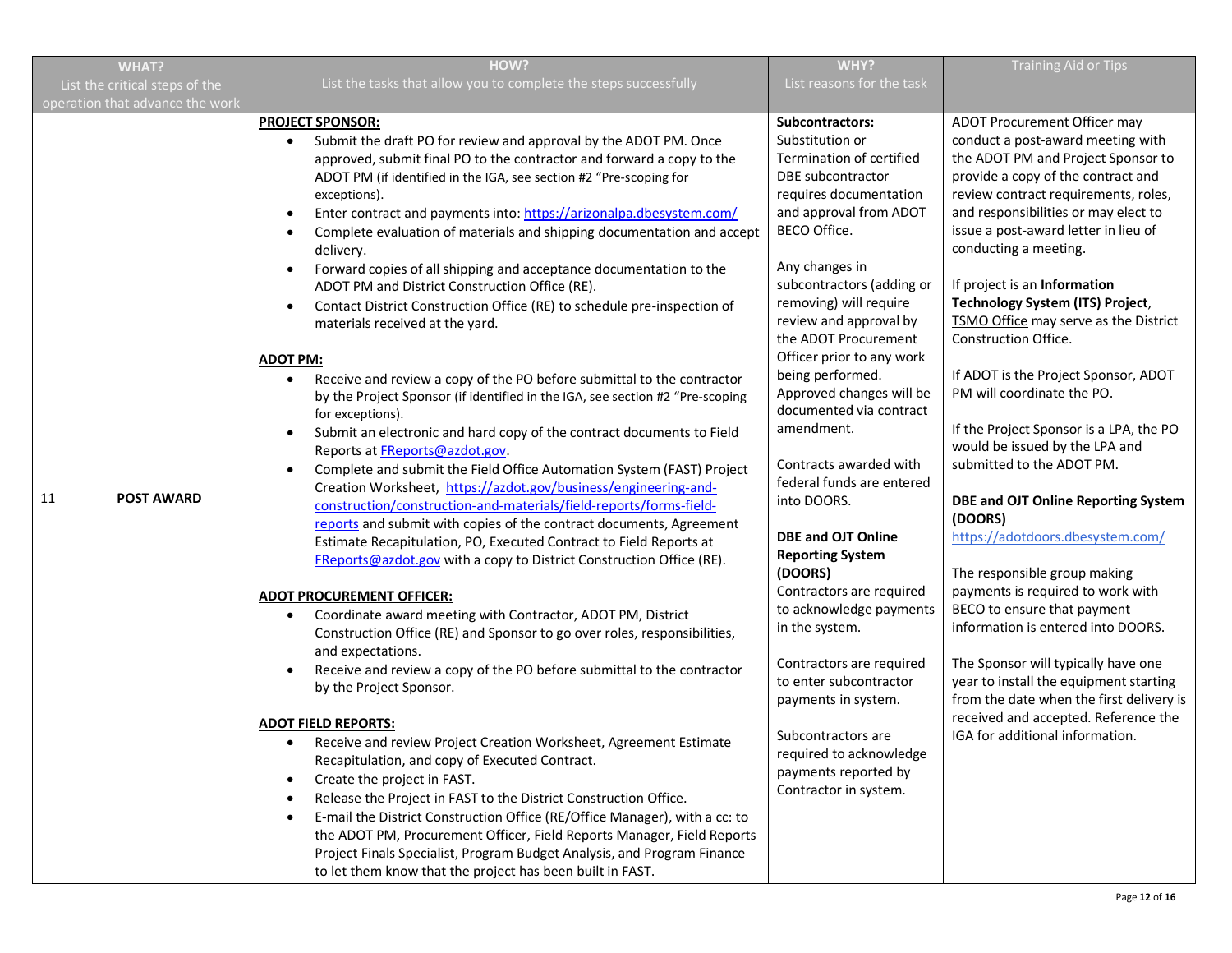| <b>WHAT?</b><br>List the critical steps of the<br>operation that advance the work |                                               | HOW?<br>List the tasks that allow you to complete the steps successfully                                                                                                                                                                                                                                                                                                                                                                                                                                                                                                                                                                                                                                                                                                                                                                                                                                                                                                                                                                                                                                                                                                                                                                                                                                                                                                                                                                                                                                                                                                                                                                                                                                                                                                                                                     | WHY?<br>List reasons for the task | <b>Training Aid or Tips</b>                                                                                                                                                                                                                                                                                                                                                                                                                                                                                                                                                                                                                                                                                                                                                                                                                                                                                                                                                                                                 |
|-----------------------------------------------------------------------------------|-----------------------------------------------|------------------------------------------------------------------------------------------------------------------------------------------------------------------------------------------------------------------------------------------------------------------------------------------------------------------------------------------------------------------------------------------------------------------------------------------------------------------------------------------------------------------------------------------------------------------------------------------------------------------------------------------------------------------------------------------------------------------------------------------------------------------------------------------------------------------------------------------------------------------------------------------------------------------------------------------------------------------------------------------------------------------------------------------------------------------------------------------------------------------------------------------------------------------------------------------------------------------------------------------------------------------------------------------------------------------------------------------------------------------------------------------------------------------------------------------------------------------------------------------------------------------------------------------------------------------------------------------------------------------------------------------------------------------------------------------------------------------------------------------------------------------------------------------------------------------------------|-----------------------------------|-----------------------------------------------------------------------------------------------------------------------------------------------------------------------------------------------------------------------------------------------------------------------------------------------------------------------------------------------------------------------------------------------------------------------------------------------------------------------------------------------------------------------------------------------------------------------------------------------------------------------------------------------------------------------------------------------------------------------------------------------------------------------------------------------------------------------------------------------------------------------------------------------------------------------------------------------------------------------------------------------------------------------------|
|                                                                                   | <b>POST AWARD CONTINUED</b>                   | ADOT DISTRICT CONSTRUCTION OFFICE/TSMO:<br>Coordinate delivery and installation inspections with the Project Sponsor.<br>Conduct 100% inspection of the all materials upon delivery and collect<br>$\bullet$<br>the material certification(s), invoices and packing slips as well as verify<br>serial numbers (if applicable) and send copy to ADOT PM.<br>Document inspection in PEN5.<br>$\bullet$                                                                                                                                                                                                                                                                                                                                                                                                                                                                                                                                                                                                                                                                                                                                                                                                                                                                                                                                                                                                                                                                                                                                                                                                                                                                                                                                                                                                                         |                                   |                                                                                                                                                                                                                                                                                                                                                                                                                                                                                                                                                                                                                                                                                                                                                                                                                                                                                                                                                                                                                             |
| 12                                                                                | <b>INSTALLATION &amp;</b><br><b>INVOICING</b> | PROJECT SPONSOR:<br>Review and approve Traffic Control Plan, in accordance with Part 6 of the<br>$\bullet$<br>MUTCD.<br>Prior to installation, submit the approved traffic control plan to District<br>Construction (RE).<br>Develop a schedule and process to track installation of all materials,<br>$\bullet$<br>including date of installation and location. Submit process to District<br>Construction Office (RE) for review and approval.<br>Receive invoice and reconcile to materials received and correct pricing,<br>$\bullet$<br>applicable taxes and issued payment to contractor. Forward copies of the<br>invoice, reconciliation, and materials certification, and confirmation of<br>payment to District Construction Office (RE).<br>If Project Sponsor is a CA Agency or local agency who is installing<br>$\bullet$<br>materials without a contractor; local sponsor will within 30 days, prepare<br>and submit the Contracts Payable Progress Payment Report Form to<br>ADOT PM for reimbursement of up to 80% of allocated funds (see "ADOT<br>District Construction Office/TSMO" section below for materials with<br>Contractor Installation).<br>Complete installation. Track installation per approved process.<br>$\bullet$<br><b>ADOT PM:</b><br>Receive documentation confirming delivery and acceptance of materials.<br>Review all documentation for contract compliance. Forward a copy of all<br>documentation and concurrence to Procurement Officer.<br>Receive invoice, reconciliation of materials received and correct pricing,<br>$\bullet$<br>and confirmation of payment issued to contractor. Forward copies of the<br>invoice, reconciliation, materials certifications and confirmation of<br>payment to Procurement Officer with a copy to District Construction<br>Office (RE). |                                   | The Contracts Payable Progress<br>Payment Report Form is not available<br>on the external ADOT website. Project<br>Sponsors will need to request the form<br>from the ADOT PM.<br>All invoices must have full signature of<br>the person accepting responsibility for<br>the service. Approval of an invoice to<br>be paid implies that to the best of<br>one's knowledge, the nature, type,<br>and quantity of materials are in<br>accordance with the contract<br>requirements. PO should reference the<br>applicable project and contract<br>number(s).<br>The invoice must include the date the<br>materials were received from the<br>contractor, and the date the invoice<br>was paid, and must include<br>information that matches UOM (Unit<br>of Measure) for payments.<br>If invoice discrepancies are found,<br>Project Sponsor will submit a written<br>notification to the Contractor, within 7<br>days after receipt and provide a copy<br>of the written notification to ADOT PM<br>and Procurement Officer. |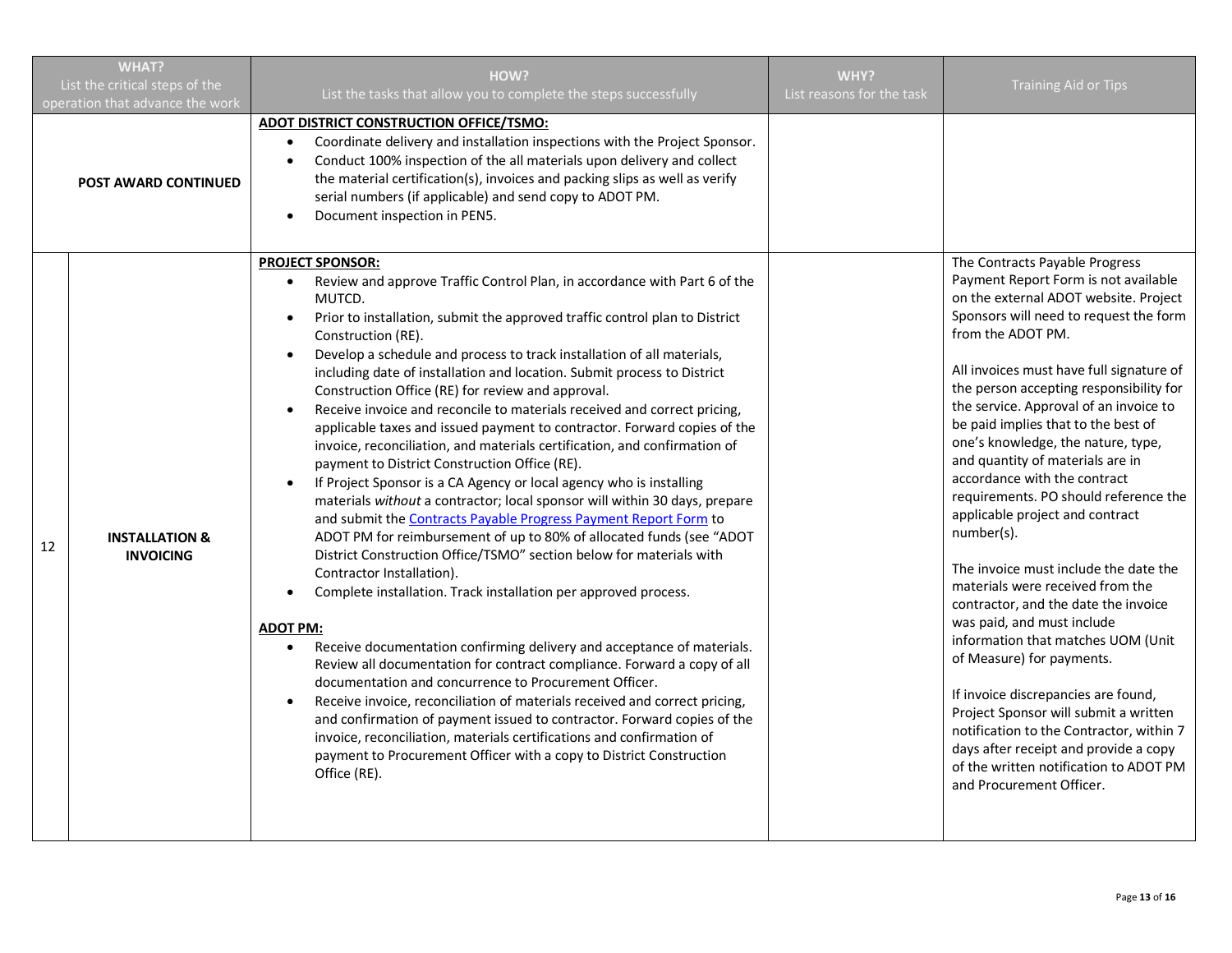| <b>WHAT?</b>                                            |                                                                                                                                                                                                                                                                                                                                                                                                                                                                                                                                                                                                                                                                                                                                                                                                                                                                                                                                                                                                                                                                                                                                                                                                                                                                                                                                                                                                                                                                                                                                                                                                                                                                                                                                                                                                                                                                                                                                                                                                                                                                                                                                  |                                   |                                                                                                                                                                                                                                                                                                                                                                                                                                                                                   |
|---------------------------------------------------------|----------------------------------------------------------------------------------------------------------------------------------------------------------------------------------------------------------------------------------------------------------------------------------------------------------------------------------------------------------------------------------------------------------------------------------------------------------------------------------------------------------------------------------------------------------------------------------------------------------------------------------------------------------------------------------------------------------------------------------------------------------------------------------------------------------------------------------------------------------------------------------------------------------------------------------------------------------------------------------------------------------------------------------------------------------------------------------------------------------------------------------------------------------------------------------------------------------------------------------------------------------------------------------------------------------------------------------------------------------------------------------------------------------------------------------------------------------------------------------------------------------------------------------------------------------------------------------------------------------------------------------------------------------------------------------------------------------------------------------------------------------------------------------------------------------------------------------------------------------------------------------------------------------------------------------------------------------------------------------------------------------------------------------------------------------------------------------------------------------------------------------|-----------------------------------|-----------------------------------------------------------------------------------------------------------------------------------------------------------------------------------------------------------------------------------------------------------------------------------------------------------------------------------------------------------------------------------------------------------------------------------------------------------------------------------|
| List the critical steps of the<br>operation             | HOW?<br>List the tasks that allow you to complete the steps successfully                                                                                                                                                                                                                                                                                                                                                                                                                                                                                                                                                                                                                                                                                                                                                                                                                                                                                                                                                                                                                                                                                                                                                                                                                                                                                                                                                                                                                                                                                                                                                                                                                                                                                                                                                                                                                                                                                                                                                                                                                                                         | WHY?<br>List reasons for the task | <b>Training Aid or Tips</b>                                                                                                                                                                                                                                                                                                                                                                                                                                                       |
| <b>INSTALLATION &amp;</b><br><b>INVOICING CONTINUED</b> | <u>ADOT PM (CONT):</u><br>If Local Sponsor is a local agency, receive and process ADOT Payment<br>Request Form from the Project Sponsor for reimbursement of up to 80%<br>of allocated funds.<br>Review copies of all shipping and other related documents received from<br>the District Construction Office (RE) and send copies to Procurement<br>Officer.<br><u>ADOT PROCUREMENT OFFICER:</u><br>Receive documentation confirming delivery and acceptance of product.<br>$\bullet$<br>Review all documentation for contract compliance.<br>Receive invoice, reconciliation of product received and correct pricing,<br>and confirmation of payment issued to contractor.<br>Review invoices, including always checking the mathematical accuracy of<br>the invoices and assuring that charges are valid.<br>ADOT DISTRICT CONSTRUCTION OFFICE/TSMO:<br>Prior to installation, receive a copy of the Project Sponsor's approved<br>$\bullet$<br>traffic control plan.<br>Receive request for inspection or verification of installation from the<br>Project Sponsor.<br>Perform installation inspection(s) of a random sampling of at least 25% of<br>the items installed (can be more or 100% depending on complexity and<br>quantity).<br>Coordinate frequency and dates of installation inspection with the Project<br>$\bullet$<br>Sponsor.<br>Document and complete progress payments for completed quantities in<br>PEN5.<br>Save a Monthly Estimate for all of the material documented in FAST for<br>information purposes. This will not create any type of payment to the<br>vendor.<br>Submit electronic copies of inspections, packing slips, invoices and<br>material certifications to the ADOT PM.<br>Materials with Contractor Install (if applicable):<br>If ADOT is administering Construction using federal funds and the<br>$\bullet$<br>procurement requires installation from a Contractor, ADOT District<br>Construction Office (RE) will submit payment invoices following the<br>regular federal-aid construction process in place of the Project Sponsor<br>submitting the ADOT Payment Request Form. |                                   | Reimbursement will be for materials<br>only. Installation done by the Project<br>Sponsor's forces or by the contractor<br>cannot not be reimbursed.<br>Any workmanship or warranty issues<br>will be identified and resolved with the<br>contractor as they are discovered<br>when the materials are installed by the<br>Project Sponsor. Even if these<br>materials have been previously<br>accepted and paid for, defective<br>materials are not eligible for<br>reimbursement. |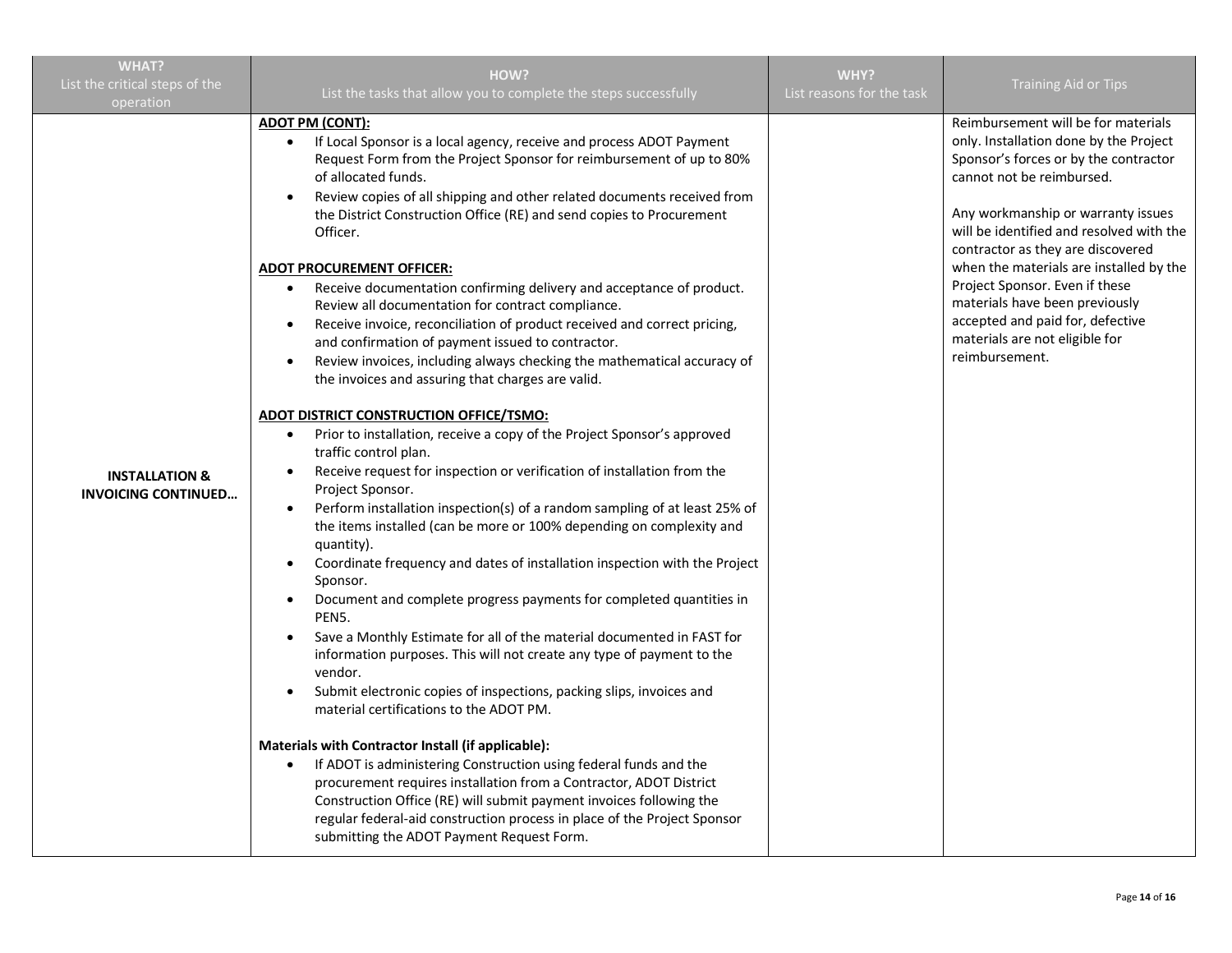| <b>WHAT?</b>                   | HOW?                                                                                                                                                                                                                                                                                                                                                                                                                                                                                                                                                                                                                                                                                                                                                                                                                                                                                                                                                                                                                                                                                                                                                                                                                                                                                                                                                                                                                                                                                                                                                                                                                                                                                                                                                                                                                                                                                                                                                                                                                | WHY?                     |                                                                                                                                                                                                                                                                                                                                                                                                                                                                                                                                                                                                                                                                                                                                                                            |
|--------------------------------|---------------------------------------------------------------------------------------------------------------------------------------------------------------------------------------------------------------------------------------------------------------------------------------------------------------------------------------------------------------------------------------------------------------------------------------------------------------------------------------------------------------------------------------------------------------------------------------------------------------------------------------------------------------------------------------------------------------------------------------------------------------------------------------------------------------------------------------------------------------------------------------------------------------------------------------------------------------------------------------------------------------------------------------------------------------------------------------------------------------------------------------------------------------------------------------------------------------------------------------------------------------------------------------------------------------------------------------------------------------------------------------------------------------------------------------------------------------------------------------------------------------------------------------------------------------------------------------------------------------------------------------------------------------------------------------------------------------------------------------------------------------------------------------------------------------------------------------------------------------------------------------------------------------------------------------------------------------------------------------------------------------------|--------------------------|----------------------------------------------------------------------------------------------------------------------------------------------------------------------------------------------------------------------------------------------------------------------------------------------------------------------------------------------------------------------------------------------------------------------------------------------------------------------------------------------------------------------------------------------------------------------------------------------------------------------------------------------------------------------------------------------------------------------------------------------------------------------------|
| List the critical steps of the | List the tasks that allow you to complete the steps successfully                                                                                                                                                                                                                                                                                                                                                                                                                                                                                                                                                                                                                                                                                                                                                                                                                                                                                                                                                                                                                                                                                                                                                                                                                                                                                                                                                                                                                                                                                                                                                                                                                                                                                                                                                                                                                                                                                                                                                    | List the reasons for the | <b>Training Aid or Tips</b>                                                                                                                                                                                                                                                                                                                                                                                                                                                                                                                                                                                                                                                                                                                                                |
| operation                      |                                                                                                                                                                                                                                                                                                                                                                                                                                                                                                                                                                                                                                                                                                                                                                                                                                                                                                                                                                                                                                                                                                                                                                                                                                                                                                                                                                                                                                                                                                                                                                                                                                                                                                                                                                                                                                                                                                                                                                                                                     | task                     |                                                                                                                                                                                                                                                                                                                                                                                                                                                                                                                                                                                                                                                                                                                                                                            |
| 13<br><b>PROJECT CLOSEOUT</b>  | <b>PROJECT SPONSOR:</b><br>Request post installation inspection/verification from District<br>$\bullet$<br>Construction Office.<br>Submit an ADOT Payment Request Form to the ADOT PM for the<br>$\bullet$<br>remaining reimbursable balance of allocated federal funding.<br>Initiate project closeout and submit the Local Public Agency checklist and<br>Project Closeout Letter to ADOT PM.<br><b>ADOT PM:</b><br>Receive LPA Project Completion Checklist. Review to assure all contract<br>$\bullet$<br>requirements were met and forward to Procurement Officer.<br>Submit the progress or completed ADOT Project Manager Project<br>Completion Checklist, assuring that installation is in progress or is<br>complete and that all contractual requirements have been met.<br>If Project Sponsor is an LPA, upon receipt of the Final Closeout Letter<br>(from LPA) and Final Acceptance Letter (from District Construction Office),<br>prepares and submit the ADOT Project Manager Completion checklist and<br>submits with closeout packet to Procurement and Field Reports.<br>If Project Sponsor is ADOT, prepares and submit the Final Acceptance<br>Letter to the Contractor, FHWA, Procurement and Field Reports.<br>Receive and process ADOT Payment Request Form from the Project<br>$\bullet$<br>Sponsor for the remaining reimbursable balance of allocated federal<br>funding.<br>Send email to Resource Administration Office requesting that all<br>encumbrances are released in AFIS prior to submitting final close packet,<br>as applicable (see "Tips" column).<br>Confirm all encumbrances have been released in AFIS and send written<br>$\bullet$<br>notification to Procurement Officer and Field Reports that the final ADOT<br>Payment Request Form has been received and the contract can be closed<br>out.<br>Submit Record Drawings or "No Plans" document to PRO electronically at<br>RecordDrawings@azdot.gov to be uploaded into the ROAD Portal<br>https://road.azdot.gov/. |                          | PM should check AFIS to see if any<br>funds have been encumbered, if not,<br>PM can proceed with closeout without<br>extra email to Resource Administration<br>Office. A screenshot or copy of email<br>verifying there are no encumbrances<br>can be submitted with closeout<br>packet.<br>ADOT will not process the final<br>payment request from the Project<br>Sponsor for reimbursement until the<br>Local Public Agency Project<br>Completion Checklist is received.<br>Installation or verification by the ADOT<br>PM or a duly authorized<br>representative of the ADOT PM must<br>take place before final reimbursement<br>to the Project Sponsor.<br>District Construction Office will<br>provide the Final Acceptance Letter<br>when Project Sponsor is an LPA. |